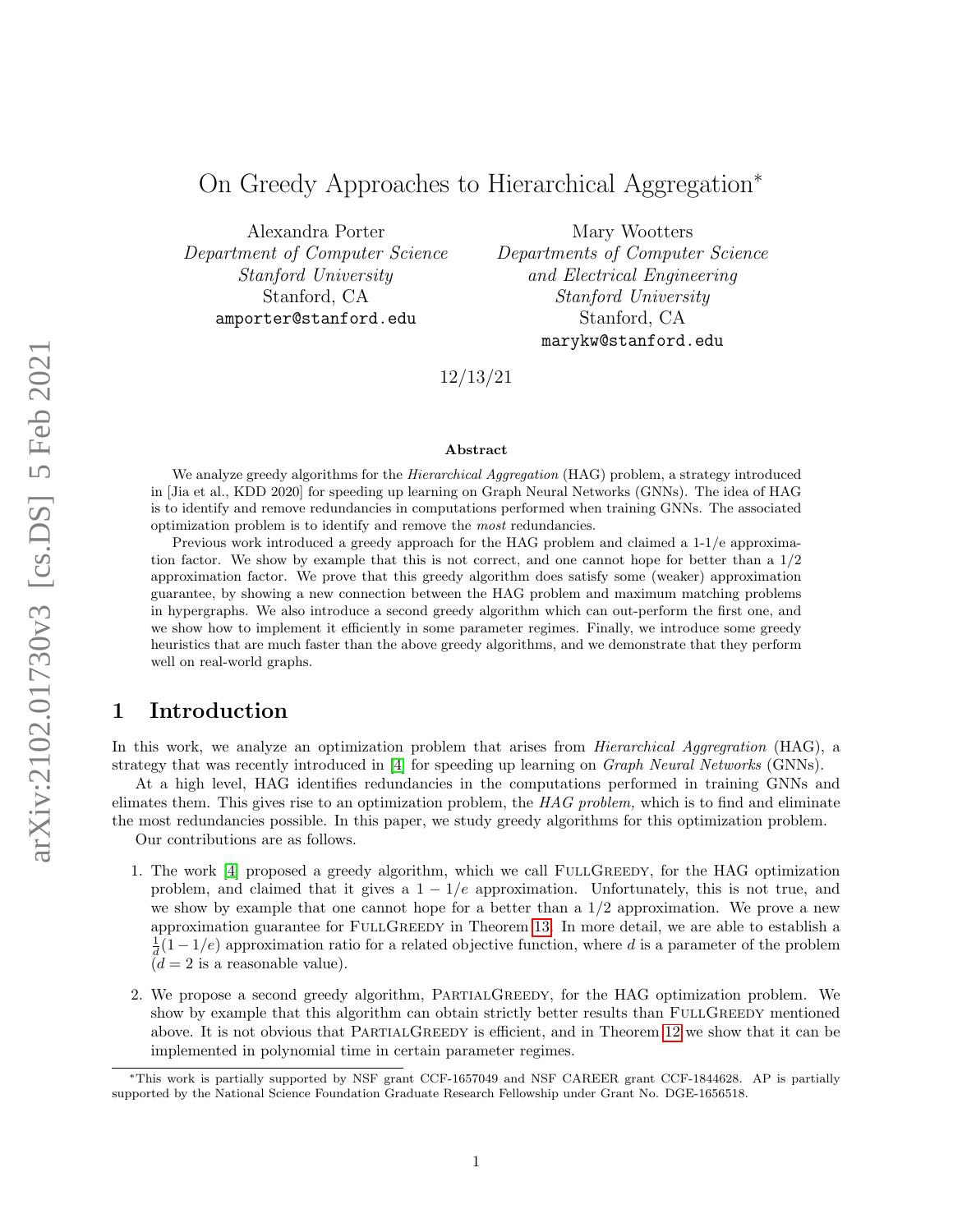3. While both of the greedy algorithms we study are "efficient," in the sense that they are polynomial time, they can still be slow on massive graphs. To that end, we introduce greedy heuristics and demonstrate that they perform well on real-world graphs.

Our approach is based on a new connection between the HAG problem and a problem related to maximum hypergraph matching. We use this connection both in our approximation guarantees for FULLGREEDY and in our efficient implementation of PARTIALGREEDY.

In Section [2,](#page-1-0) we define the HAG problem and set notation. In Section [3,](#page-4-0) we define algorithms FULL-GREEDY and PARTIALGREEDY. In Section [4,](#page-4-1) we discuss the efficiency of these algorithms and show that both can be implemented in polynomial time in certain parameter regimes. In Section [5,](#page-8-1) we give a new approximation guarantee for FULLGREEDY, and show by example that PARTIALGREEDY can do strictly better. In Section [6,](#page-15-0) we compare FULLGREEDY and PARTIALGREEDY in practice. We then discuss faster greedy heuristics and show empirically that they perform well.

# <span id="page-1-0"></span>2 Preliminaries and Problem Definition

## 2.1 Abstraction of Graph Neural Networks

Let  $G = (V, E)$  be a directed<sup>[1](#page-1-1)</sup> graph that represents some underlying data. For example, G could arise from a social network, a graph of transactions, and so on. The goal of a GNN defined on G is to learn a representation  $\mathbf{h}_v \in \mathbb{R}^s$  for each  $v \in V$ , with the goal of minimizing some loss function  $\mathcal{L}(\{\mathbf{h}_v : v \in V\})$ , which is typically designed so that the representations  $\mathbf{h}_v$  can be used for prediction (for example, classifying unlabeled nodes).<sup>[2](#page-1-2)</sup> Graph neural networks were originally introduced by  $[9]$ , and have numerous extensions and applications [\[3,](#page-17-2) [5,](#page-17-3) [10,](#page-17-4) [11,](#page-17-5) [1\]](#page-17-6).

Learning these representations  $h_v$  follows the abstract process depicted in Algorithm [1.](#page-1-3) Each node v calls a function AGGREGATE on the values  $h_w$  for  $w \in \Gamma_{in}(v)$ , resulting in an aggregated value  $a_v$ . Here,  $\Gamma_{in}(v)$ represents the set of nodes  $w \in V$  so that  $(w, v) \in E$ . Next, the node v calls a function UPDATE on  $a_v$  and the current value of  $\mathbf{h}_v$  to obtain an updated  $\mathbf{h}_v$ . Then this repeats. Here, the function AGGREGRATE can be as simple as a summation (e.g. in GCN [\[5\]](#page-17-3)), or it can be more complicated (e.g. in GraphSAGE-P [\[3\]](#page-17-2)). In this work, we assume that AGGREGATE does not depend on the order of its inputs and can be applied hierarchically. For example, we would have:

> $AGGREGATE(AGGREGATE(x, y), AGGREGATE(z, w))$  $=$  AGGREGATE(AGGREGATE $(x, w)$ , AGGREGATE $(z, y)$ )  $=$  AGGREGATE $(x, y, z, w)$ .

This is often the case in GNNs (see [\[4\]](#page-17-0) for more details).

<span id="page-1-3"></span>

| <b>Algorithm 1</b> Abstract GNN aggregation [4]                                                |                                                                                             |
|------------------------------------------------------------------------------------------------|---------------------------------------------------------------------------------------------|
| <b>Require:</b> Graph $G = (V, E)$ , depth K                                                   |                                                                                             |
| 1: Initialize $\mathbf{h}_v^{(0)}$ appropriately.                                              | $\triangleright$ Typically, set $\mathbf{h}_v^{(0)}$ to the feature vector $\mathbf{x}_v$ . |
| 2: for $k = 1, , K$ do                                                                         |                                                                                             |
| for $v \in V$ do<br>3:                                                                         |                                                                                             |
| $a_v^{(k)} \leftarrow \text{AGGREGATE}(\{\mathbf{h}_u^{(k-1)}   u \in \Gamma_{in}(v)\})$<br>4: |                                                                                             |
| $\mathbf{h}_v^{(k)} \leftarrow \text{UPDATE}((a_v^{(k)}, \mathbf{h}_v^{(k-1)}))$<br>5:         |                                                                                             |

<span id="page-1-1"></span><sup>1</sup>Throughout the paper we work with directed graphs, but if the underlying graph is undirected we may treat it as a directed graph by adding directed edges in both directions.

<span id="page-1-2"></span><sup>&</sup>lt;sup>2</sup>A typical set-up for a GNN might be the following. The representations  $h_v$  are some function f of the features  $x_u$  and representations  $\mathbf{h}_u$  of the nodes u in the neighborhood of v; a prediction  $\mathbf{o}_v$  is a function q of the  $\mathbf{x}_v$  as well as of  $\mathbf{h}_v$ ; and both f and g are fully connected feed-forward neural networks. However, the details of GNNs will not actually matter for this work.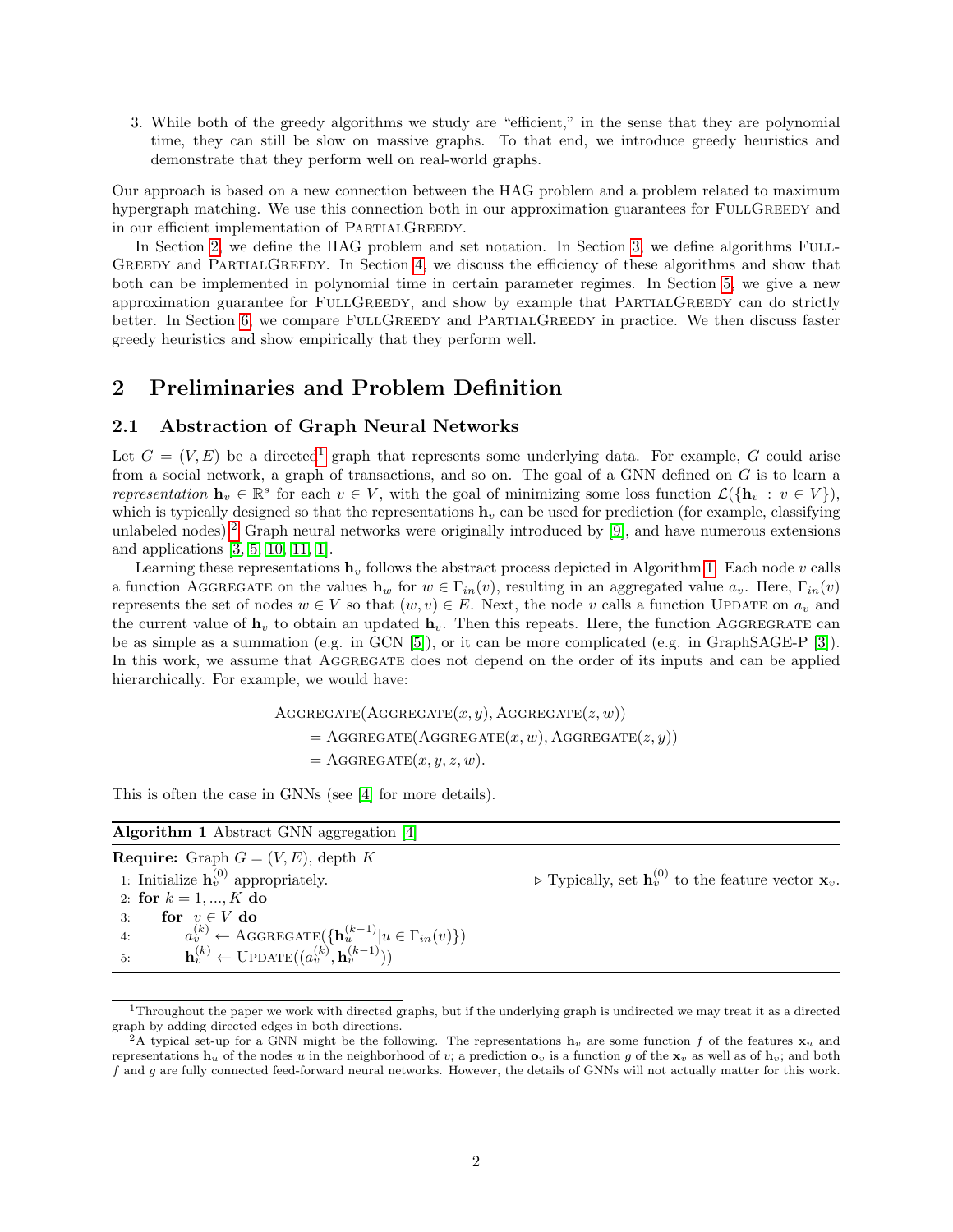<span id="page-2-0"></span>

Figure 1: Example of hierarchical aggregation: (a) shows a directed graph  $G = (V, E)$ , (b) shows the GNN computation graph G, and (c) shows a possible HAG computation graph  $\mathcal G$ , equivalent to  $\mathcal G$ . The notation  $[D: A, B, C]$  means that the node D is requesting information from nodes A, B, C. The notation  $A \oplus B$ means that this intermediate node computes  $\text{AGGREGATE}(A, B)$ .

#### 2.2 Hierarchical Aggregation

The starting point for our work is the paper [\[4\]](#page-17-0), which showed that there are significant improvements to be made (up to 2.8x, empirically), by cutting out redundant computations in Algorithm [1.](#page-1-3) To see where redundant computations might arise, suppose that two nodes  $u, v \in G$  have a large shared out-neighborhood  $\Gamma_{out}(u) \cap \Gamma_{out}(v)$ . In Algorithm [1,](#page-1-3) we would call AGGREGATE on the nodes u and v many times, once for each node in this shared out-neighborhood. However, we can save computation by introducing an intermediate node m so that  $\Gamma_{in}(m) = \Gamma_{in}(u) \cap \Gamma_{in}(v)$  and  $\Gamma_{out}(m) = \Gamma_{out}(u) \cap \Gamma_{out}(v)$ , and then disconnecting u and  $v$  from its original shared out-neighborhood. Then, we only call AGGREGATE on  $u$  and  $v$  once, and we can use the stored computation many times. This process is shown in Figure [1.](#page-2-0)

The Hierarchical Aggregation (HAG) problem is to find the best way to introduce such intermediate nodes. We formally define the problem below.

**Definition 1** (GNN Computation Graph). Given a directed graph  $G = (V, E)$ , the **GNN Computation Graph** G for G is a bipartite graph  $(L, R, \mathcal{E})$ , where L and R are copies of V, and, for  $u \in L$  and  $v \in R$ ,  $(u_L, v_R) \in \mathcal{E}$  if and only if  $(u, v) \in E$ . We use  $\Gamma_{in}(v)$  to denote the set of in-neighbors of a vertex v in  $\mathcal{G}$ , and we use  $\Gamma_{out}(v)$  to denote the set of out-neighbors of v in  $\mathcal{G}$ .

**Definition 2** (HAG Computation Graph). Given a directed graph  $G = (V, E)$ , a **HAG Computation Graph** G for G is a graph  $(V, \mathcal{E})$ , where  $V = L \cup M \cup R$  and L and R are copies of V. E contains directed edges from  $L$  to  $M$ , from  $M$  to  $R$ , and possibly within  $M$ , and the following property holds. For every directed edge  $(u, v) \in E$ , there is a unique directed path from  $u<sub>L</sub>$  to  $v<sub>R</sub>$  in  $\hat{G}$ . We use  $\hat{\Gamma}_{in}(v)$  to denote the set of in-neighbors of a vertex v in  $\hat{G}$ , and we use  $\hat{\Gamma}_{out}(v)$  to denote the set of out-neighbors edges of v in  $\hat{\mathcal{G}}$ . When no edges in  $\hat{\mathcal{E}}$  have both endpoints in M, so  $\hat{\mathcal{G}}$  is tripartite, we call this a single-layer HAG computation graph. When there exists integer d such that for all  $w \in M$ ,  $|\hat{\Gamma}_{in}(w)| = d$ , then we call  $\hat{\mathcal{G}}$  a d-HAG computation graph.

See Figure [1](#page-2-0) for an example of a GNN computation graph and a HAG computation graph arising from a directed graph G. We say that a GNN computation graph  $\mathcal G$  and a HAG computation graph  $\mathcal G$  are equivalent if they are both computation graphs for the same underlying graph  $G$ .

We also use the cover function, as defined by [\[4\]](#page-17-0). The cover of a vertex v is just the set of all nodes in  $L$ that eventually feed into it.

**Definition 3.** For a vertex v in a HAG computation graph  $\hat{G} = (L \cup M \cup R, \hat{\mathcal{E}})$ , the **cover** of v is defined as

 $cover(v) = \{w \in L : there \text{ is a directed path from } w \text{ to } v \text{ in } \hat{G}\}.$ 

We will subsequently assume any HAG computation graph has the property that  $\text{cover}(m)$  is a distinct set for all distinct  $m \in M$ . This is without loss of generality, because if nodes  $m_1$  and  $m_2$  have the same cover, then they can perform the same function in the HAG graph and one of them can be removed.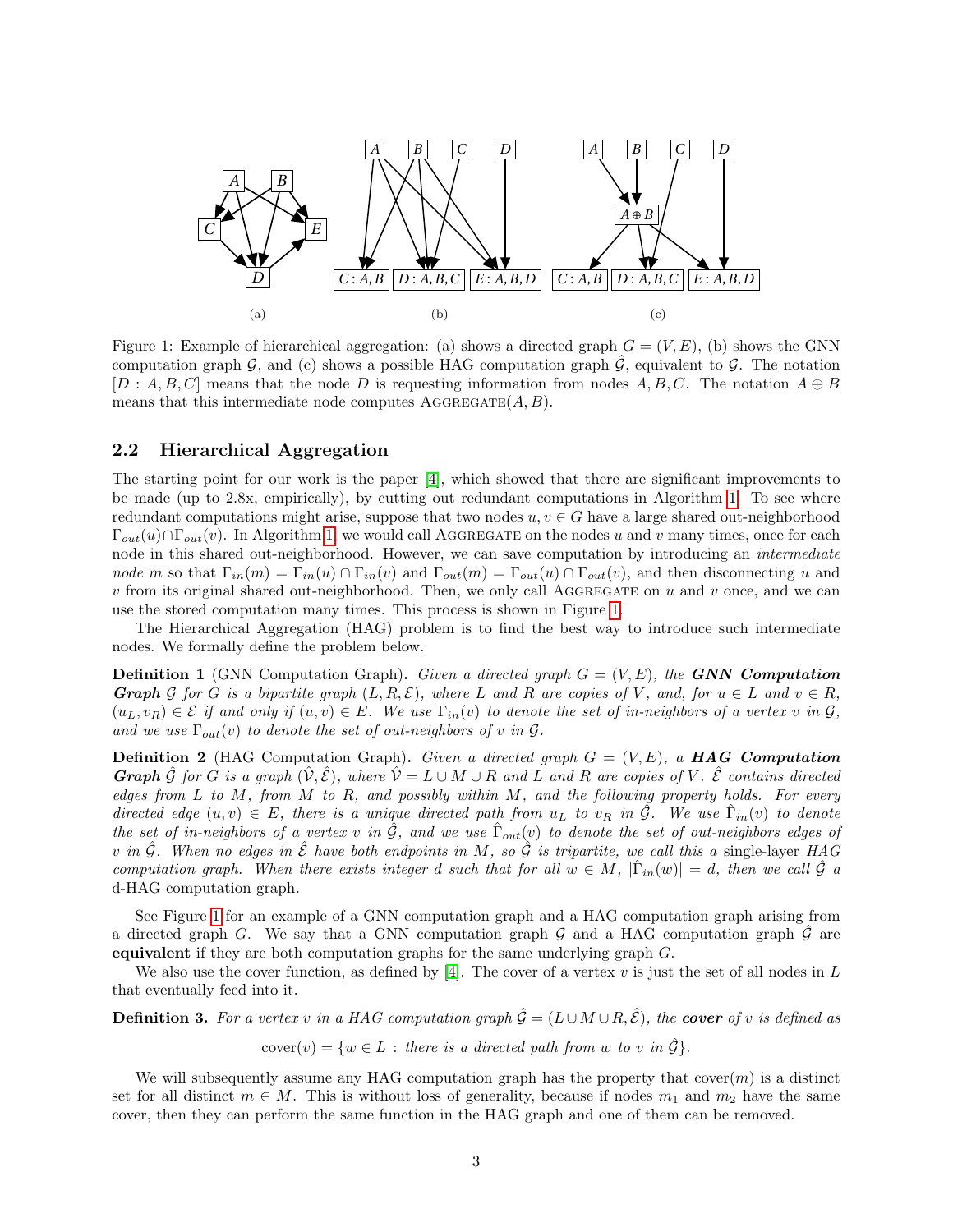Given a HAG computation graph, we can re-organize the computation in Algorithm [1](#page-1-3) in order to aggregate computations at the intermediate nodes in  $M$ . This process is shown in Algorithm [2.](#page-3-0) Note that we need an ordering of M such that for any  $v \in M$ , the vertices in  $\hat{\Gamma}_{in}(v) \cap M$  appear in the sequence before v. Since  $\hat{\mathcal{G}}$  is a DAG, such a sequence can easily be constructed.

#### <span id="page-3-0"></span>Algorithm 2 Abstract GNN aggregation with added intermediate nodes [\[4\]](#page-17-0)

**Require:** HAG Computation Graph  $\hat{\mathcal{G}} = (\hat{\mathcal{V}}, \hat{\mathcal{E}})$ ; depth K.

**Require:** Sequence  $\mathcal{M} = \{m_i\}_{i=1}^{|M|}$  for  $M \subset \hat{\mathcal{V}}$  such that every  $v \in M$  appears exactly once and after all its in-neighbors 1: Initialize  $\mathbf{h}_v^{(0)}$  appropriately.

2: for  $k = 1, ..., K$  do 3: for  $i = 1, ..., |M|$  do 4:  $a_{m_i}^{(k)} \leftarrow \text{AGGREGATE}(\{\mathbf{h}_u^{(k-1)} | u \in \hat{\Gamma}_{in}(m_i)\})$ 5: for  $v \in R$  do 6:  $a_v^{(k)} \leftarrow \text{AGGREGATE}(\{\mathbf{h}_u^{(k-1)} | u \in \hat{\Gamma}_{in}(v)\})$ 7:  $h_v^{(k)} \leftarrow \text{UPDATE}((a_v^{(k)}, h_v^{(k-1)}))$ 

In [\[4\]](#page-17-0), the following cost function for a computation graph was considered. We say that the cost of a computation graph G with vertices  $V$  and right-hand side R (either a HAG computation graph or a GNN computation graph) is

$$
cost(\mathcal{G}) = c_{Agg} \sum_{w \in \mathcal{V}} (|\Gamma_{in}(w)| - 1) + c_{Up} \cdot |R|
$$

where  $c_{Aq}$  and  $c_{Up}$  are some constants representing the cost of an aggregation and an update respectively. The reason for this cost function is that the cost to do an aggregation at a node  $w \in V$  is proportional to the number of items in the aggregation, minus one. That is, one can "aggregate" a single item for free, and the cost grows linearly as we add more items. The second term counts the cost of each update. We define to value of a HAG computation graph  $\hat{G}$  to be proportional to the amount of cost that it saves.

**Definition 4.** The **value** of a HAG Computation Graph  $\hat{G} = (\hat{V}, \hat{\mathcal{E}})$  is given by

value
$$
(\hat{G}) = \frac{1}{c_{Agg}} \left( \text{cost}(\mathcal{G}) - \text{cost}(\hat{\mathcal{G}}) \right) = \sum_{v \in M} \left[ |\hat{\Gamma}_{out}(v)| (|\text{cover}(v)| - 1) - (|\hat{\Gamma}_{in}(v)| - 1) \right].
$$

To see that the two quantities are indeed equal, we may write

$$
\frac{1}{c_{Agg}} \left( \text{cost}(\mathcal{G}) - \text{cost}(\hat{\mathcal{G}}) \right) = \sum_{w \in R} (|\Gamma_{in}(w)| - 1) - \left( \sum_{v \in M} (|\hat{\Gamma}_{in}(v)| - 1) + \sum_{w \in R} (|\hat{\Gamma}_{in}(w)| - 1) \right)
$$
\n
$$
= \sum_{w \in R} \left[ \left( \sum_{v \in \hat{\Gamma}_{in}(w)} |\text{cover}(v)| \right) - 1 \right] - \left( \sum_{v \in M} (|\hat{\Gamma}_{in}(v)| - 1) + \sum_{w \in R} (|\hat{\Gamma}_{in}(w)| - 1) \right)
$$
\n
$$
= \sum_{w \in R} \left( \sum_{v \in \hat{\Gamma}_{in}(w) \cap M} (|\text{cover}(v)| - 1) \right) - \left( \sum_{v \in M} (|\hat{\Gamma}_{in}(v)| - 1) \right)
$$
\n
$$
= \sum_{v \in M} \left[ |\hat{\Gamma}_{out}(v)| (|\text{cover}(v)| - 1) - (|\hat{\Gamma}_{in}(v)| - 1) \right],
$$

where in the second line we have used the equivalence of G and  $\hat{G}$  to say that  $\Gamma_{in}(w)$  is equal to the disjoint union  $\bigcup_{v \in \hat{\Gamma}_{in}(w)} \text{cover}(v)$ , in the third we have combined summations over  $w \in R$  and used the fact that  $v \in \hat{\Gamma}_{in}(w) \setminus M$  implies  $v \in L$  and thus  $|\text{cover}(v)| = 1$ , and in the fourth we have switched the order of summations and used the fact that each v in  $\sum_{w \in R} \sum_{v \in \hat{\Gamma}_{in}(w)}$  appears  $|\hat{\Gamma}_{out}(v)|$  times.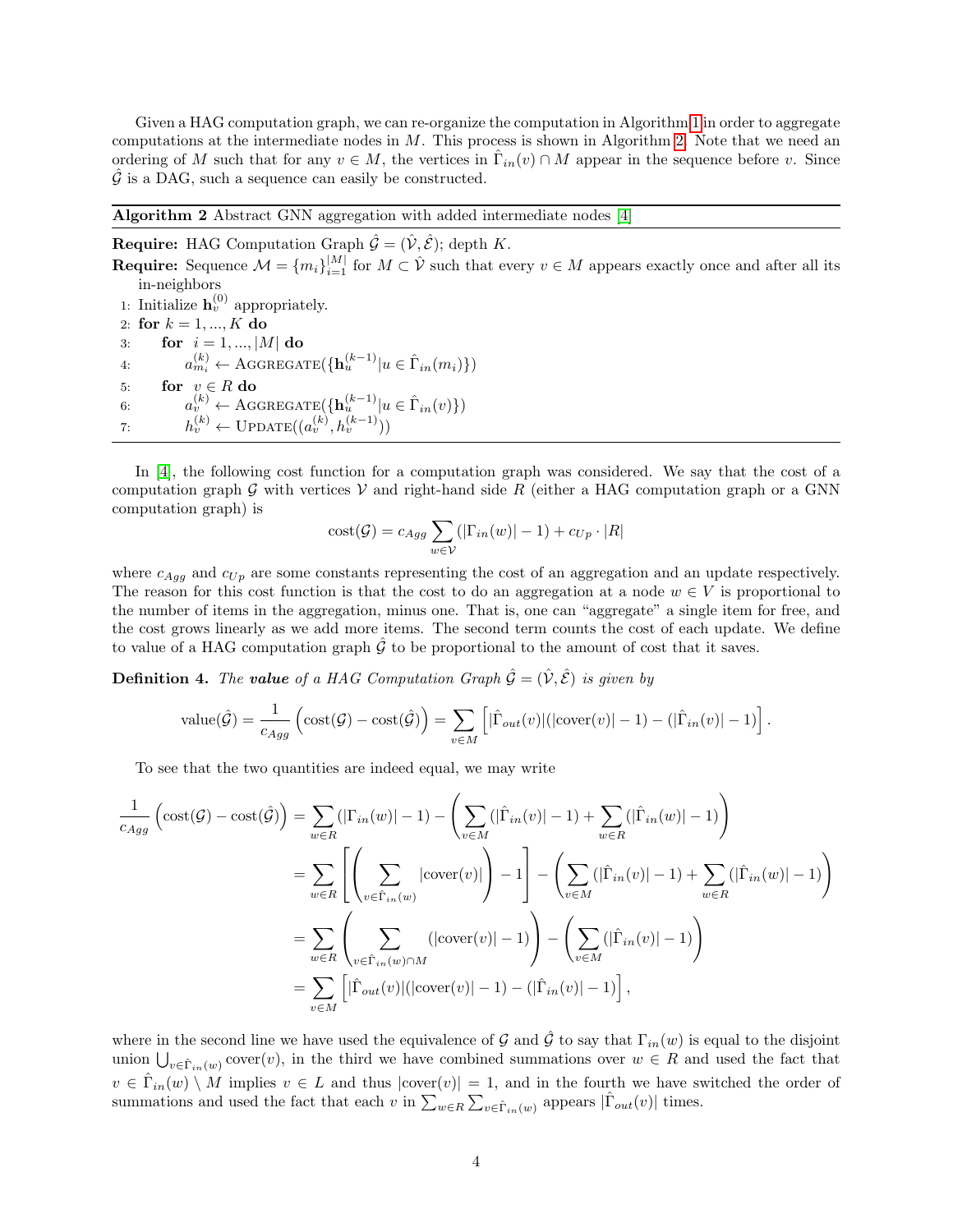## 2.3 The HAG Problem

Given the above setup, we can formally define the HAG problem. We additionally take two parameters d and k. The parameter d is a bound on the left-degree of the aggregation nodes (for example, the work  $[4]$ considered  $d = 2$  in their algorithm). The parameter k is a budget on the number of intermediate nodes allowed.

Definition 5 (HAG problem). Let d be an integer. The d-HAG problem is the following. Given a graph G and a node budget k, find a HAG computation graph  $\hat{\mathcal{G}} = (\hat{V}, \hat{\mathcal{E}})$  for G with the largest value, so that  $|M| \leq k$ and  $|\hat{\Gamma}_{in}(w)| = d$  for all  $w \in M$ .

We also define a *single-layer* variation of the problem, which is to find the best way to add intermediate nodes in a way so that the resulting graph is tri-partite. The single layer variation is faster to compute and we show empirically that single-layer solutions achieve almost as much value as general multi-layer solutions.

Definition 6 (single-layer HAG problem). Let d be an integer. The single-layer d-HAG problem is defined as the d-HAG problem with the additional constraint that  $\tilde{\mathcal{G}}$  be tripartite.

We note that if  $\hat{G}$  is a single-layer d-HAG computation graph, value can be simplified: value $(\hat{G})$  =  $\sum_{v \in M} (|\hat{\Gamma}_{out}(v)| - 1)(|\hat{\Gamma}_{in}(v)| - 1).$ 

# <span id="page-4-0"></span>3 Greedy Algorithms

We study two natural greedy algorithms for the HAG problem. We call these two algorithms FULLGREEDY and PARTIALGREEDY. Intuitively, FULLGREEDY greedily choose an internal node, with all of its incoming and outgoing edges, and fixes it. On the other hand, PARTIALGREEDY greedily chooses an internal node with all of its incoming edges, but re-optimizes the outgoing edges when each new internal node is added. That is, FULLGREEDY is "fully" greedy in the sense that it makes a greedy choice for every edge, while PARTIALGREEDY is only "partially" greedy in the sense that it makes a greedy choice for the incoming edges, subject to fully optimizing over the outgoing edges.

To formally describe these algorithms, we define an additional function on HAG computation graphs.

**Definition 7.** Given HAG computation graph  $\hat{\mathcal{G}} = (\hat{\mathcal{V}}, \hat{\mathcal{E}})$  with  $\hat{\mathcal{V}} = L \cup M \cup R$ , for  $X, Y \in \{L, M, R\}$  let  $T_{\hat{G}}(X,Y)$  denote the set edges in  $\hat{G}$  that either connect X and Y in  $\hat{G}$ , or connect Y to Y in  $\hat{G}$ :

$$
T_{\hat{\mathcal{G}}}(X,Y):=(\hat{\mathcal{E}}\cap (X\times Y))\cup (\hat{\mathcal{E}}\cap (Y\times Y)).
$$

We begin with the algorithm FULLGREEDY. This algorithm was proposed by [\[4\]](#page-17-0), and works as follows. At each step, it chooses the internal node—complete with all ingoing and outgoing edges—that will increase value( $\mathcal{G}$ ) by the most. This is shown in Algorithm [3.](#page-5-0)

We next consider a greedy algorithm, PARTIALGREEDY, in which the edges between the intermediate nodes and receiving nodes are re-assigned at each iteration. In particular, at the  $i^{th}$  step the edge set  $T_{\hat{\mathcal{G}}_i}(M_i, R)$  is chosen to be optimal given  $M_i$  and  $T_{\hat{\mathcal{G}}_i}(L, R)$ , rather than constructed by adding edges to the set  $T_{\hat{\mathcal{G}}_{i-1}}(M_{i-1}, R)$  from the previous step. Algorithm [4](#page-5-1) describes this process.

<span id="page-4-2"></span>Remark 8. We note that both FULLGREEDY and PARTIALGREEDY can be easily modified to find a single-layer solution. In FULLGREEDY (Algorithm [3\)](#page-5-0), we simply take the arg max over L instead of  $L \cup M_{i-1}$ . In PARTIALGREEDY (Algorithm [4\)](#page-5-1), we replace " $C_i \subseteq L \cup M_{i-1}$  s.t.  $|C_j| = d$ " in Line [6](#page-5-1) with " $C_i \subseteq L$  s.t.  $|C_j| =$  $d$ ".

In the next two sections, we analyze the efficiency and approximation guarantees of both FULLGREEDY and PARTIALGREEDY.

## <span id="page-4-1"></span>4 Efficiency of FullGreedy and PartialGreedy

In this section, we discuss the efficiency of the two greedy algorithms presented above. We note that FULLGREEDY (Algorithm [3\)](#page-5-0) is clearly polynomial time if  $d$  is constant. In particular, the argmax can be naively implemented in time  $O(n^d)$ .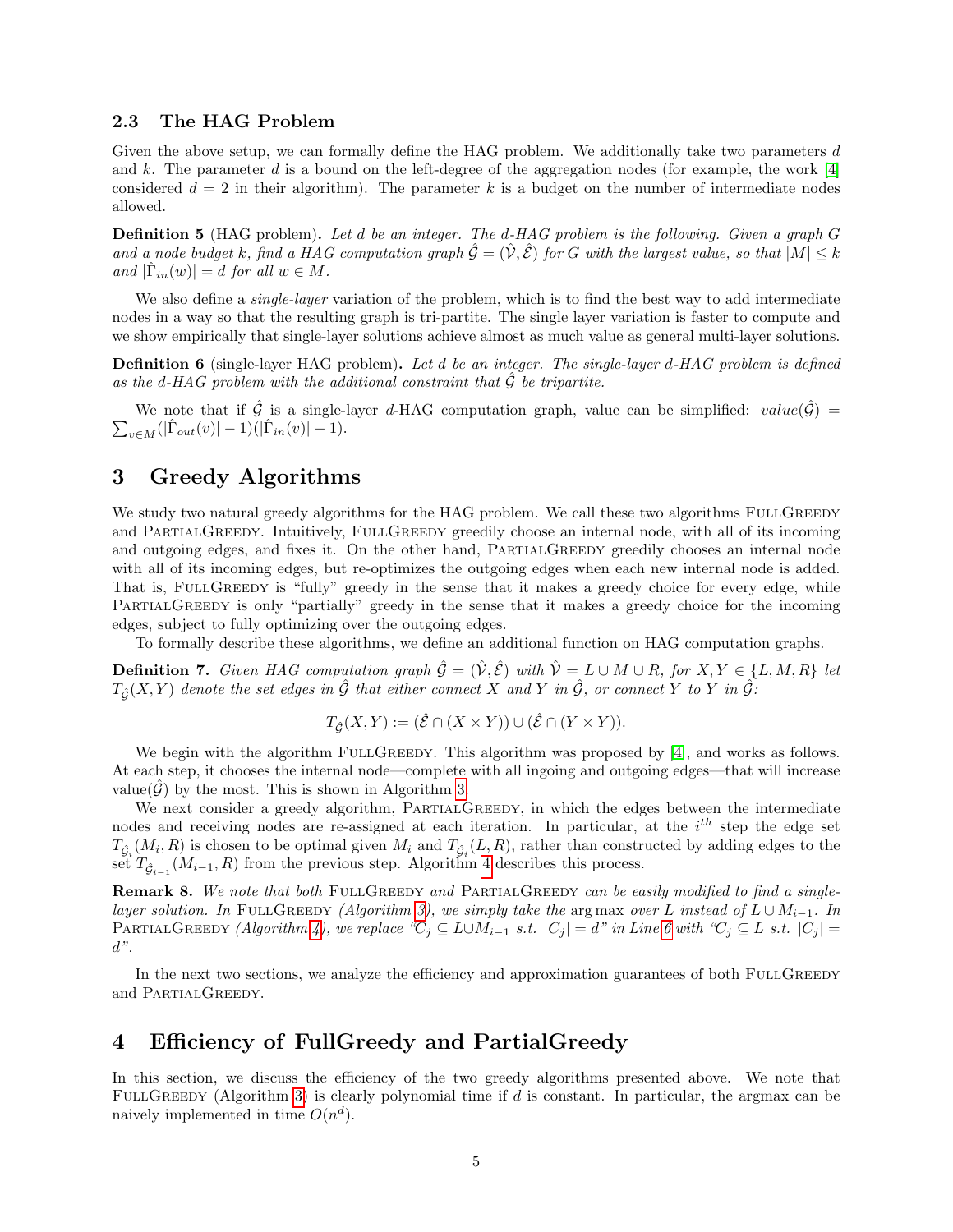#### <span id="page-5-0"></span>Algorithm 3 Greedy Algorithm FULLGREEDY

**Require:** GNN Computation Graph  $\mathcal{G} = (L, R, \mathcal{E})$ ; aggregation node limit k, aggregation in-degree d.

1:  $M_0 \leftarrow \emptyset$ 2:  $\hat{\mathcal{E}}_0 \leftarrow \mathcal{E}$ 3:  $\hat{\mathcal{G}}_i \leftarrow (L \cup M_0 \cup R, \hat{\mathcal{E}}_0)$ 4: for  $i = 1, ..., k$  do 5:  $C \leftarrow \arg \max_{C \subseteq L \cup M_{i-1} \text{ s.t. } |C| = d} |\bigcap_{v \in C} \hat{\Gamma}_{out}(v) \cap R|$  $\triangleright$  Find the set C of size d to maximize the number of nodes in R that request all of the nodes in C. 6:  $R_C \leftarrow \bigcap_{v \in C} \hat{\Gamma}_{out}(v) \cap R$ 7:  $M_i \leftarrow M_{i-1} \cup \{v_i\}$   $\triangleright$  add a new vertex  $v_i$  to M 8: Construct the new edge set  $\hat{\mathcal{E}}_i$ :  $\bullet \,\, \hat{\mathcal{E}}_i \leftarrow \hat{\mathcal{E}}_{i-1}$ • Add edge  $(\ell, v_i)$  to  $\hat{\mathcal{E}}_i$  for all  $\ell \in C$ .

- Add edge  $(v_i, r)$  to  $\hat{\mathcal{E}}_i$  for all  $r \in R_C$ .
- Remove any edges  $(\ell, r)$  from  $\hat{\mathcal{E}}_i$  with  $\ell \in C$  and  $r \in R_C$ .
- 9:  $\hat{\mathcal{G}}_i \leftarrow (L \cup M_i \cup R, \hat{\mathcal{E}}_i)$

## <span id="page-5-1"></span>Algorithm 4 Greedy Algorithm PARTIALGREEDY

**Require:** GNN Computation Graph  $\mathcal{G} = (L, R, \mathcal{E})$ ; aggregation node limit k, aggregation in-degree d.

1:  $M_0 \leftarrow \emptyset$ 2:  $\hat{\mathcal{E}}_0 \leftarrow \mathcal{E}$ 3:  $\hat{\mathcal{G}}_0 \leftarrow (L \cup M_0 \cup R, \hat{\mathcal{E}}_0)$ 4: for  $i = 1, ..., k$  do 5: Suppose that  $\hat{\mathcal{G}}_{i-1}$  has vertices  $\hat{\mathcal{V}}_{i-1} = L \cup M_{i-1} \cup R$ . 6: for  $C \subseteq L \cup M_{i-1}$  s.t.  $|C| = d$  do 7:  $M_i \leftarrow M_{i-1} \cup \{v_i\}$   $\triangleright \text{Add a new vertex } v_i$ 8:

$$
\mathcal{S}_C = \left\{ \hat{\mathcal{G}}^{(C)} = (L \cup M_i \cup R, \hat{\mathcal{E}}^{(C)}): \begin{matrix} \hat{\mathcal{G}}^{(C)} \text{ is a d-HAG computation graph} \\ \text{equivalent to } \mathcal{G} \text{ and} \\ T_{\hat{\mathcal{G}}^{(C)}}(L,M_i) = T_{\hat{\mathcal{G}}_{i-1}}(L,M_{i-1}) \cup (C \times \{v_i\}) \end{matrix} \right\}
$$

 $\triangleright$  S<sub>C</sub> is the set of all graphs  $\hat{\mathcal{G}}^{(C)}$  that extend the left-hand side  $T_{\hat{\mathcal{G}}_{i-1}}(L,M)$  of  $\hat{\mathcal{G}}_{i-1}$  by adding an intermediate node v with  $\Gamma_{in}(v) = C$ .

9: 
$$
\hat{\mathcal{G}}_{opt}^{(C)} \leftarrow \arg \max_{\hat{\mathcal{G}}^{(C)} \in \mathcal{S}_C} \text{value}(\hat{\mathcal{G}}^{(C)})
$$
  
10: 
$$
\hat{\mathcal{G}}_i \leftarrow \arg \max_{C} \text{value}(\hat{\mathcal{G}}_{opt}^{(C)})
$$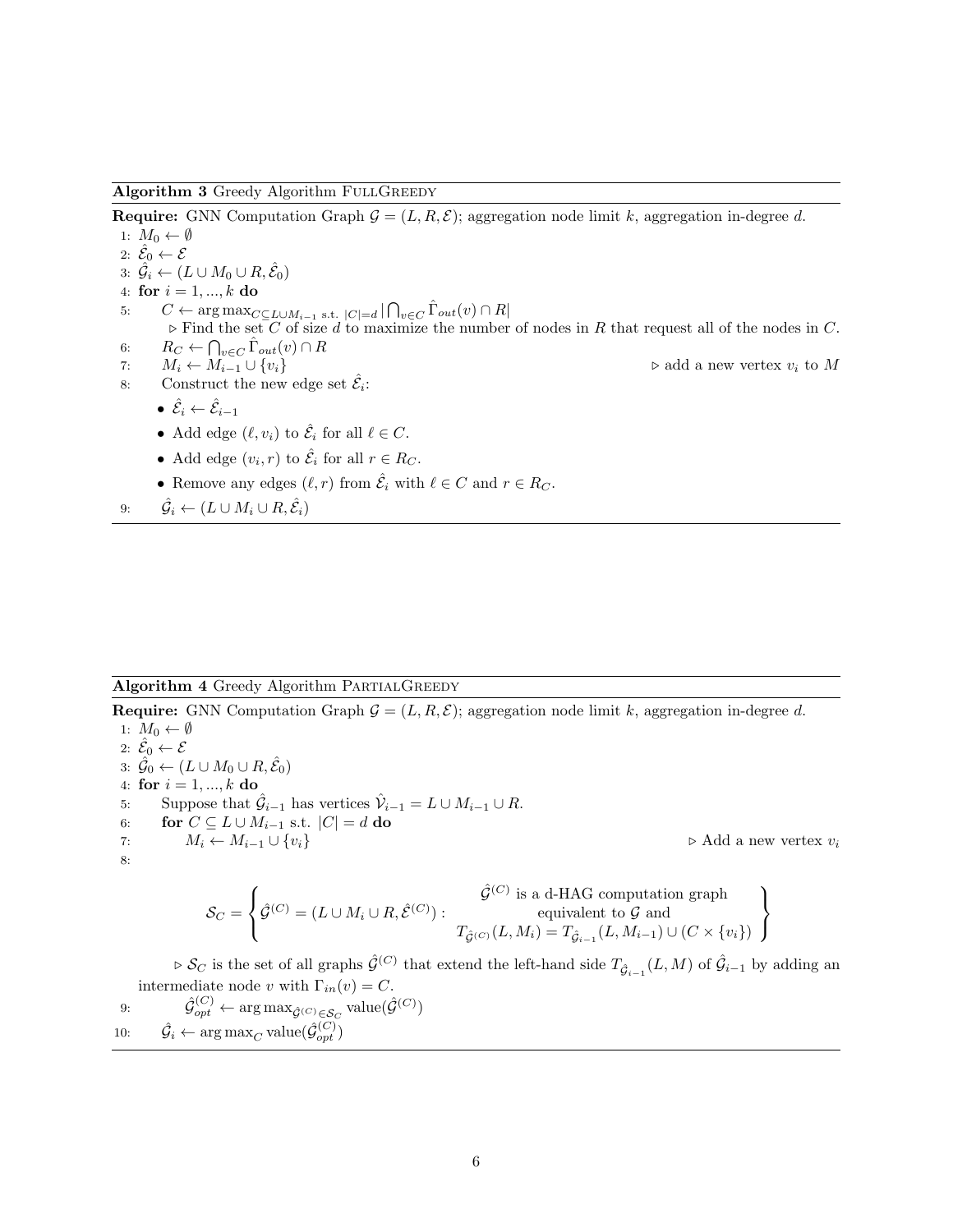On the other hand, it is not clear that PARTIALGREEDY (Algorithm [4\)](#page-5-1) is even polynomial time (in n), because it is not clear how to solve the optimization problem in line [9.](#page-5-1) However, we show that in fact this can be re-cast as a matching problem in hypergraphs, which is efficient in certain parameter regimes. To do this, we need a few more definitions.

<span id="page-6-3"></span>**Definition 9.** Let  $\hat{\mathcal{G}} = (L \cup M \cup R, \hat{\mathcal{E}})$  be a HAG computation graph. We define the partial HAG computation graph induced by  $\hat{\mathcal{G}}$  to be  $\hat{\mathcal{P}} = (L \cup M, T_{\hat{\mathcal{G}}}(L, M))$ , the induced subgraph on the vertices  $L \cup M$ .

Given a partial HAG computation graph  $\hat{\mathcal{P}}$ , and a GNN computation graph  $\mathcal{G} = (L \cup R, \mathcal{E})$ , let  $\mathcal{S}(\hat{\mathcal{P}}, \mathcal{G})$ denote the set of HAG computation graphs  $\hat{G}$  on the vertices  $L \cup M \cup R$ , so that:

- (a)  $\hat{\mathcal{G}}$  is equivalent to  $\mathcal{G}$ , and
- (b)  $\hat{\mathcal{P}}$  is a partial computation graph induced by  $\hat{\mathcal{G}}$ .

In this language, the arg max in Line [9](#page-5-1) of Algorithm [3](#page-5-0) is maximizing over the set  $\mathcal{S}(\hat{\mathcal{P}}^{(C)},\mathcal{G})$ , where  $\hat{\mathcal{P}}^{(C)}$  is the partial HAG computation graph induced by  $\hat{\mathcal{G}}_{i-1}$  with an additional intermediate vertex v with  $\hat{\Gamma}_{in}(v) = C.$ 

Below, we show that efficiently computing this arg max is equivalent to solving a hypergraph matching problem.

<span id="page-6-0"></span>**Definition 10.** Let  $\mathcal{G} = (L \cup R, \mathcal{E})$  be a GNN computation graph, and let  $\hat{\mathcal{P}}$  be a partial HAG computation graph with vertices  $L \cup M$ . Then for  $r \in R$ , define  $H_r = H_r(\hat{\mathcal{P}}, \mathcal{G})$  to be the hypergraph with vertices L and edges

{cover
$$
(v)
$$
 :  $v \in M$  and cover $(v) \subseteq \Gamma_{in}(r)$  }.

For an edge  $e = \text{cover}(v)$  of  $H_r$ , define the weight of e to be  $|\text{cover}(v)| - 1$ .

Let  $H = H(\hat{P}, \mathcal{G})$  be the disjoint union of the  $H_r$ , for  $r \in R$ . (That is, the vertices of H are |R| disjoint copies of L, and the edges on the  $r^{th}$  copy correspond to the edges in  $H_r$ .)

<span id="page-6-2"></span>**Lemma 11.** Let  $\mathcal{G} = (L \cup R, \mathcal{E})$  be a GNN computation graph, and let  $\hat{\mathcal{P}}$  be a partial HAG computation graph. Let  $H = H(\hat{P}, \mathcal{E})$  be as in Definition [10.](#page-6-0)

Let  $\mathcal{M}(H)$  denote the set of matchings in H. Then there is a bijection

$$
\varphi: \mathcal{M}(H) \to \mathcal{S}(\hat{\mathcal{P}}, \mathcal{G}),
$$

so that for a matching  $\mathcal{N} \in \mathcal{M}(H)$ ,

value
$$
(\varphi(\mathcal{N}))
$$
 = value $(\mathcal{N}) - c(\hat{\mathcal{P}}),$ 

where the value of a matching is defined as the sum of the weights of the edges in that matching, and where  $c(\mathcal{P})$  is a constant that depends only on the partial HAG graph  $\mathcal{P}$ . When  $\mathcal{P}$  is a partial d-HAG graph with k intermediate nodes,  $c(\hat{\mathcal{P}}) = k(d-1)$ .

In particular, if N is a maximum weighted hypergraph matching for H, then  $\varphi(\mathcal{N})$  is a maximum value HAG computation graph in  $\mathcal{S}(\hat{\mathcal{P}}, \mathcal{G})$ .

*Proof.* We define the bijection  $\varphi$  as follows. Let N be a matching in H, and let  $\mathcal{N}_r$  denote the restriction of N to  $H_r$ , recalling that H is the disjoint union of  $H_r$  for  $r \in R$ . Suppose that the edges in  $\mathcal{N}_r$  correspond to sets cover(v) for  $v \in C_r$ , for some set  $C_r$ . (Notice that the edges in  $\mathcal{N}_r$  will have this form by the definition of  $H_r$ .) Then define  $\varphi(\mathcal{N})$  to be the HAG computation graph  $\hat{\mathcal{G}}$  so that the partial HAG computation graph induced by  $\hat{G}$  is  $\hat{\mathcal{P}}$ , and so that

<span id="page-6-1"></span>
$$
\hat{\Gamma}_{in}(r) = C_r \cup \left(\Gamma_{in}(r) \setminus \bigcup_{v \in C_r} \text{cover}(v)\right) \tag{1}
$$

for  $r \in R$ . Notice that  $\hat{\mathcal{P}}$  sets the edge structure between L and M and within M, so specifying  $\hat{\Gamma}_{in}(r)$  for each  $r \in R$  completes the description of  $\hat{G}$ .

We now verify that  $\hat{\mathcal{G}} = \varphi(\mathcal{N})$  is an element of  $\mathcal{S}(\hat{\mathcal{P}}, \mathcal{G})$ . First, by construction it induces  $\hat{\mathcal{P}}$  as a partial HAG graph. Second,  $\hat{G} = (L \cup M \cup R, \hat{\mathcal{E}})$  is a HAG computation graph that is equivalent to  $\mathcal{G} = (L \cup R, \mathcal{E})$ .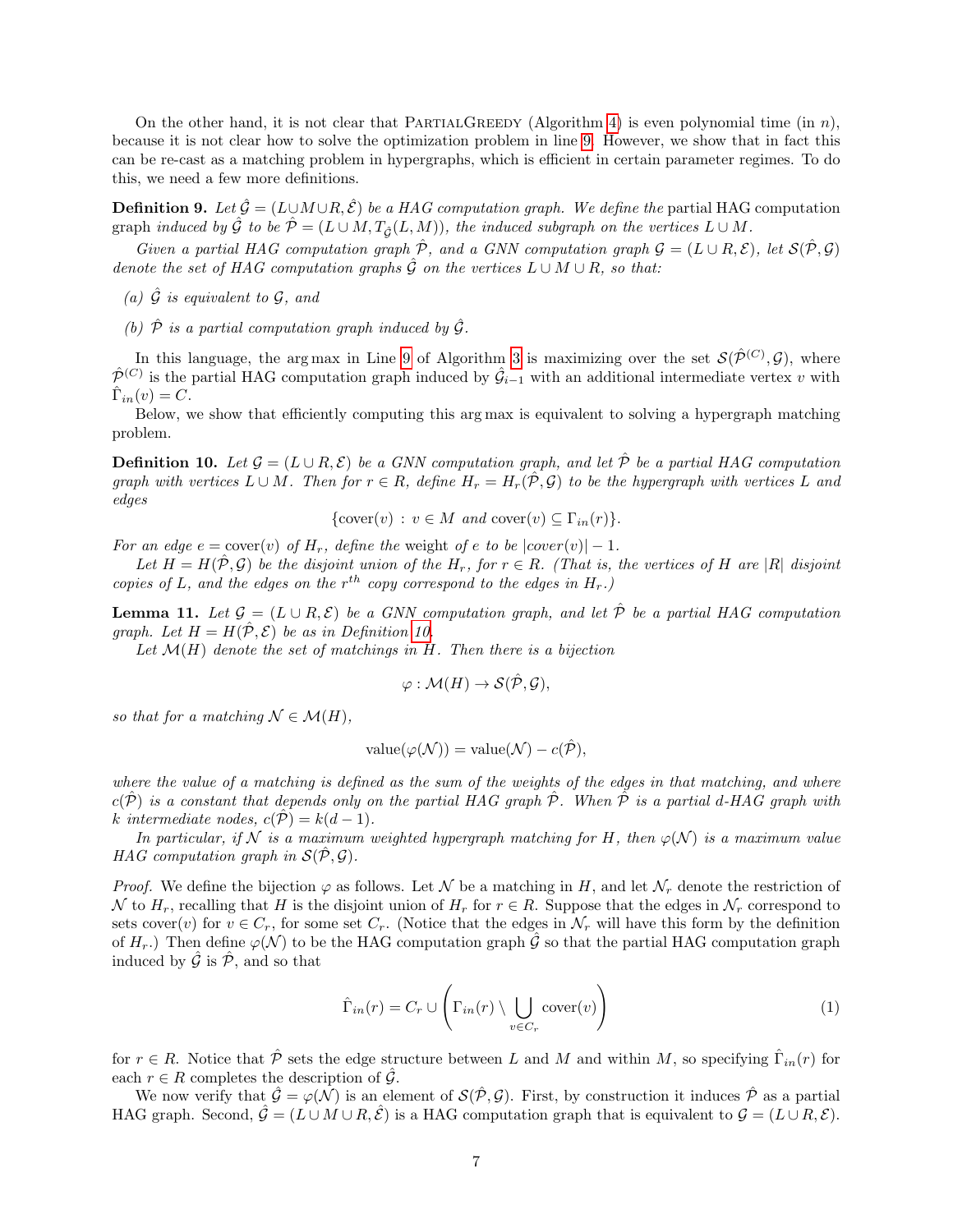To see this, consider any edge  $(\ell, r) \in \mathcal{E}$ . We need to show that there is a unique path from  $\ell$  to r in  $\hat{\mathcal{G}}$ . This is true because either  $\ell$  is contained in exactly one set cover(v) for  $v \in \Gamma_{in}(r)$ , in which case the path is the one that goes through v; or  $\ell$  is not in any sets cover $(v)$ , in which case the edge  $(\ell, r)$  is added to  $\mathcal E$  by definition in [\(1\)](#page-6-1). It cannot be the case that  $\ell$  is contained in cover(v) for multiple  $v \in \Gamma_{in}(r)$ , because  $\mathcal{N}_r$ was a matching.

Next, we show that  $\varphi$  is a bijection. To see this, let  $\hat{\mathcal{G}} \in \mathcal{S}(\hat{\mathcal{P}}, \mathcal{G})$ . Then observe that  $\varphi^{-1}(\hat{\mathcal{G}})$  is given by the matching N that is the disjoint union of matchings  $\mathcal{N}_r$  for  $r \in R$ , so that  $\mathcal{N}_r$  includes the edges cover(v) for  $v \in \hat{\Gamma}_{in}(r) \cap M$ .

Finally, we establish the claim about the values of N and  $\varphi(\mathcal{N})$ . Let  $\mathcal{N} = \varphi^{-1}(\hat{\mathcal{G}})$  for some  $\hat{\mathcal{G}} \in \mathcal{S}(\hat{\mathcal{P}}, \mathcal{G})$ . By the definition of the weights, and by the construction of  $N$ , we have

value(
$$
\mathcal{N}
$$
) =  $\sum_{r} \sum_{v \in \hat{\Gamma}_{in}(r) \cap M} (|\text{cover}(v)| - 1).$ 

On the other hand, by the definition of the value of a HAG computation graph, we have

value(
$$
\hat{G}
$$
) =  $\sum_{v \in M} \left[ |\hat{\Gamma}_{out}(v)| (|\text{cover}(v)| - 1) - (|\hat{\Gamma}_{in}(v)| - 1) \right]$   
\n=  $\sum_{v \in M} |\hat{\Gamma}_{out}(v)| (|\text{cover}(v)| - 1) - \sum_{v \in M} (|\hat{\Gamma}_{in}(v)| - 1)$   
\n=  $\sum_{r \in R} \sum_{v \in \hat{\Gamma}_{in}(r) \cap M} (|\text{cover}(v)| - 1) - \sum_{v \in M} (|\hat{\Gamma}_{in}(v)| - 1)$   
\n= value( $\mathcal{N}$ ) -  $c(\hat{\mathcal{P}}$ ),

where we define  $c(\hat{P}) = \sum_{v \in M}(|\hat{\Gamma}_{in}(v)| - 1)$ , which we note depends only on the partial HAG graph  $\hat{P}$ . In particular, when  $\hat{\mathcal{P}}$  is a partial d-HAG with k intermediate nodes,  $c(\hat{\mathcal{P}}) = k(d-1)$ .  $\Box$ 

As a corollary, when  $d = O(1)$  is a constant, we see that PARTIALGREEDY (Algorithm [4\)](#page-5-1) can be implemented using a polynomial number of maximum weighted-hypergraph matching problems. In particular, when  $d = 2$  or when  $\deg(G)$  (the degree of the underlying graph) is constant, we can implement Algorithm [4](#page-5-1) in polynomial time.

<span id="page-7-0"></span>Theorem 12. Suppose that either:

- $d = 2$ , and Algorithm [4](#page-5-1) is restricted to a single layer (see Remark [8\)](#page-4-2); or
- $d = O(1)$  and  $deg(G) = O(1)$ , where  $deg(G)$  is the maximum degree of the original graph G.

Then Algorithm [4](#page-5-1) can be implemented in polynomial time.

*Proof.* When  $d = 2$  and PARTIALGREEDY is set to return a single layer graph, the associated hypergraph H is just a graph with at most  $n^2$  vertices and at most kn edges; indeed, there are at most n vertices and k edges for each  $H_r$ , and H is the disjoint union of the  $H_r$  over at most n vertices  $r \in R$ . The problem of maximum weight matching in a graph can be solved using Edmond's algorithm in time  $O(|V|^2|E|)$  for a graph with |V| vertices and  $|E|$  edges. Thus, by Lemma [11,](#page-6-2) the arg max in Line [9](#page-5-1) of Algorithm [4](#page-5-1) can done in time  $O(n^3k)$ . Algorithm [4](#page-5-1) needs to call this algorithm  $O(k \cdot (n+k)^2)$  times, for each  $i = 1, ..., k$  and for each  $C \subseteq L \cup M_{i-1}$  of size  $d = 2$ . Thus, the total running time is  $O(k^2(n+k)^2n^3)$ .

When  $d > 2$  or PARTIALGREEDY is set to return a multi-layer graph, then the reduction from Lemma [11](#page-6-2) yields a weighted hypergraph maximum matching problem, which unfortunately is NP-hard. However, when the degree deg(G) of the underlying graph (and hence of  $G$ ) is a constant, then this decomposes into n weighted hypergraph maximum matching problems, one for each  $H_r$ , and the number of vertices in  $H_r$  is  $|\Gamma_{in}(r)| \leq \deg(G) = O(1)$ . Therefore we can solve a maximum weighted hypergraph problem in  $H_r$  by brute force in time  $O(1)$ . There are at most n such problems, one for each r, and as above we solve each of them at most  $k \cdot (n+k)^d$  times, yielding a running time of  $O(k \cdot n \cdot (n+k)^d)$ , where the  $O(\cdot)$  notation is hiding dependence on  $deg(G)$ .  $\Box$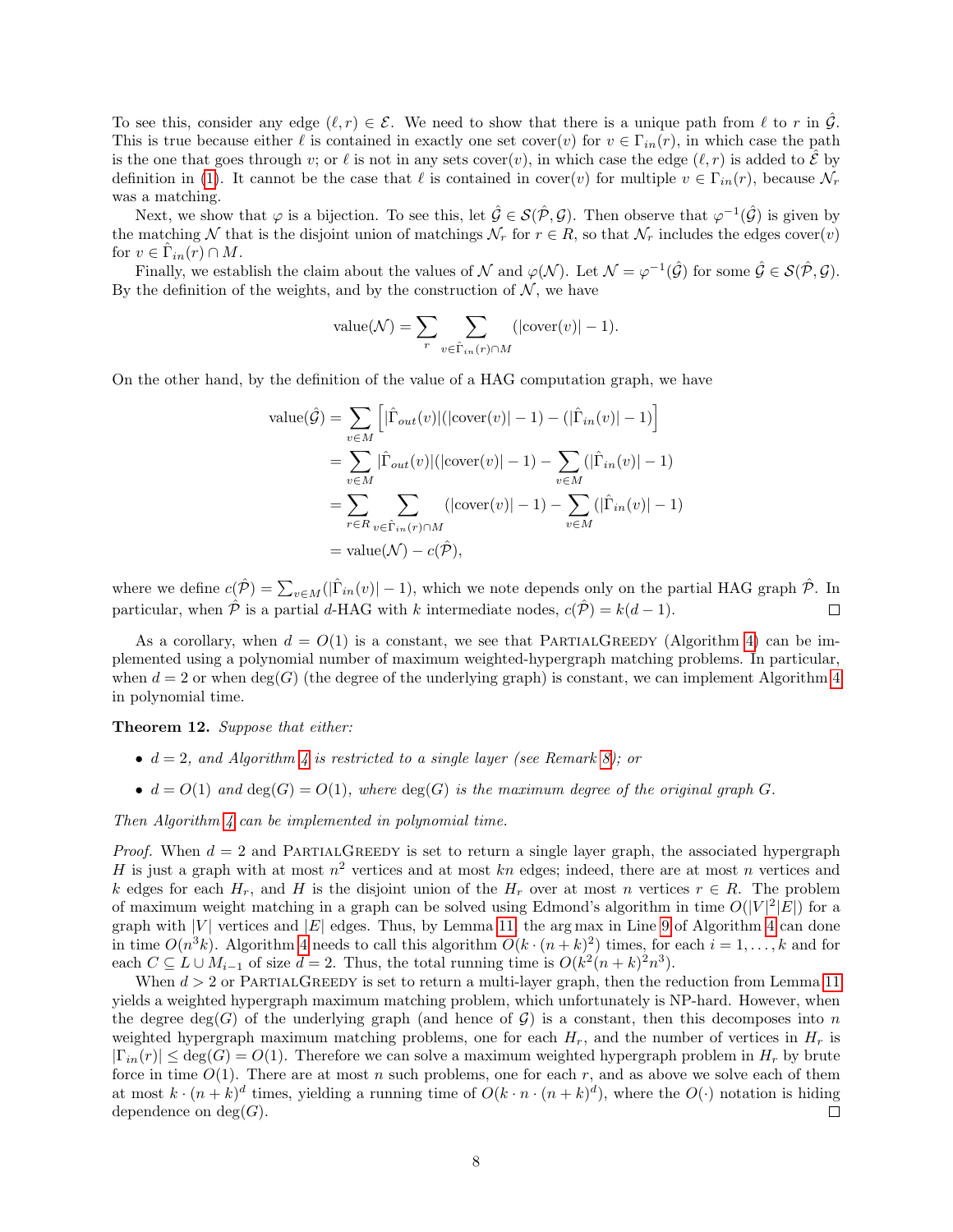<span id="page-8-2"></span>

Figure 2: Example of a GNN computation graph (a) demonstrating that FULLGREEDY cannot do better than a  $1/2$  approximation (in this example, for  $k = 3$ ) and that PARTIALGREEDY can strictly outperform FULLGREEDY. The algorithm FULLGREEDY will arrive at the solution shown in (b) by choosing the internal nodes in the order indicated:  $B \oplus C$ ,  $A \oplus B$ ,  $C \oplus D$ . The optimal solution for  $k = 3$  is shown in (c). The solution from FULLGREEDY in (b) achieves a value of 1 while the optimal solution has a value of 2. There is a strict separation between FULLGREEDY and PARTIALGREEDY because PARTIALGREEDY will reach the solution in  $(c)$  even if it chooses the internal nodes in the same order as  $FULLGREEDY$  shown in  $(b)$ .

# <span id="page-8-1"></span>5 Approximation Guarantees for Single-Layer HAGs

In this section, we consider the approximation guarantees that can be obtained by FULLGREEDY and PARtialGreedy.

## 5.1 Approximation ratios for FullGreedy

We begin with FULLGREEDY. The work [\[4\]](#page-17-0) introduced FULLGREEDY and claimed that it gives a  $1 - 1/e$ approximation, in the sense that value $(\hat{\mathcal{G}}_{greedy}) \geq (1 - \frac{1}{e})$  value $(\hat{\mathcal{G}}_{opt})$ , where  $\hat{\mathcal{G}}_{opt}$  is the HAG computation graph of maximum value. Unfortunately, as the example in Figure [2](#page-8-2) shows, this is not correct, and we cannot hope for better than a 1/2 approximation.

In this section, we analyze FULLGREEDY (Algorithm [3\)](#page-5-0), in the single-layer case. Our main theorem is the following.

<span id="page-8-0"></span>**Theorem 13.** For a d-HAG computation graph  $\hat{G}$  with k internal nodes, define

$$
\widetilde{\text{value}}(\hat{\mathcal{G}}) := \text{value}(\hat{\mathcal{G}}) + k(d-1).
$$

Then the single-layer d-HAG computation graph returned by  $F \cup L$ GREEDY (Algorithm [3,](#page-5-0) with a restriction to single-layer; see Remark [8\)](#page-4-2)  $\hat{\mathcal{G}}_{greedy}$  satisfies

$$
\widetilde{\text{value}}(\hat{\mathcal{G}}_{greedy}) \ge \frac{1}{d} \left(1 - \frac{1}{e}\right) \widetilde{\text{value}}(\hat{\mathcal{G}}^*),
$$

where  $\hat{\mathcal{G}}^*$  is the d-HAG computation graph with the largest value (and also the largest value).

Unfortunately, we are not able to establish an approximation ratio for the function value(·) itself, although we conjecture that a similar result holds.

The idea of the proof—which we give below in Section [5.3—](#page-10-0)is as follows. It is a standard result that greedy algorithms for submodular functions achieve a  $1 - 1/e$  approximation ratio; this was the approach taken by [\[4\]](#page-17-0). Unfortunately, the FULLGREEDY objective function is not technically submodular, since the order of the inputs matters, and this prevents the  $1-1/e$  approximation result from being true. However, we can use the connection to hypergraph matching developed in Lemma [11](#page-6-2) in order to translate the objective function of FULLGREEDY to an objective function where the order does not matter, at the cost of a factor of d. This results in a  $\frac{1}{d}(1-1/e)$  approximation ratio for value.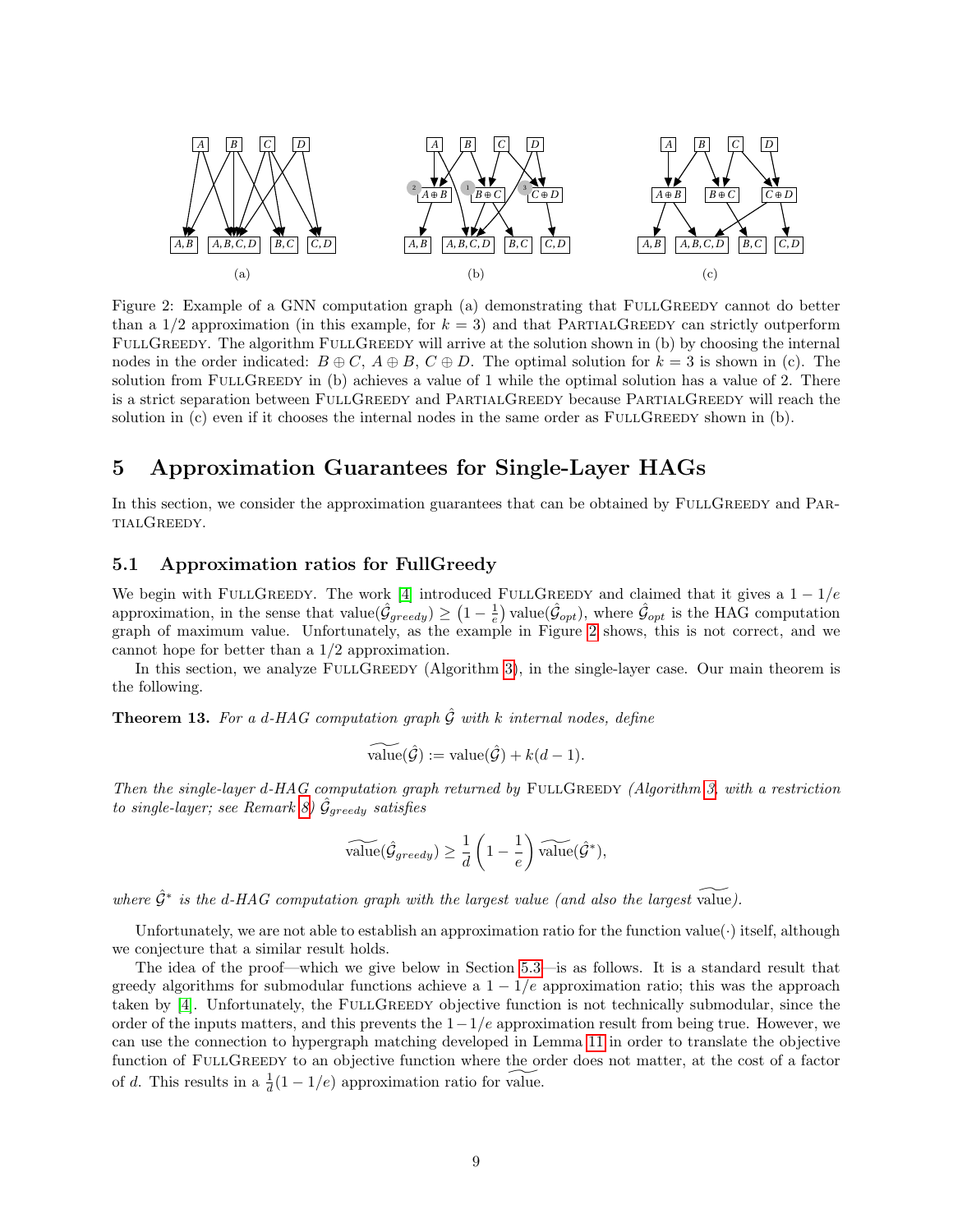<span id="page-9-0"></span>

Figure 3: Example of a GNN computation graph (a) demonstrating that PARTIALGREEDY cannot do better than a  $1/2$  approximation (in this example, for  $k = 2$ ), and that the objective function for PARTIALGREEDY is not submodular. The algorithm PARTIALGREEDY will arrive at the solution in (c) by choosing  $A \oplus B$  (as shown in (b)) and then  $B \oplus C$ , arriving at a value of 1. The optimal solution for  $k = 2$  is shown in (d), and has a value of 2. We see from (e) and (f) that the objective function for PARTIALGREEDY is not submodular, in the sense that adding an internal node  $A \oplus D$  is more valuable after  $A \oplus B$  and  $B \oplus C$  have been added than when just  $A \oplus B$  has been added. In (b) the value is 1 and adding  $A \oplus D$  to get (e) leaves the value at 1. In (c) the value is 1 and adding  $A \oplus B$  to get (f) increases the value to 2.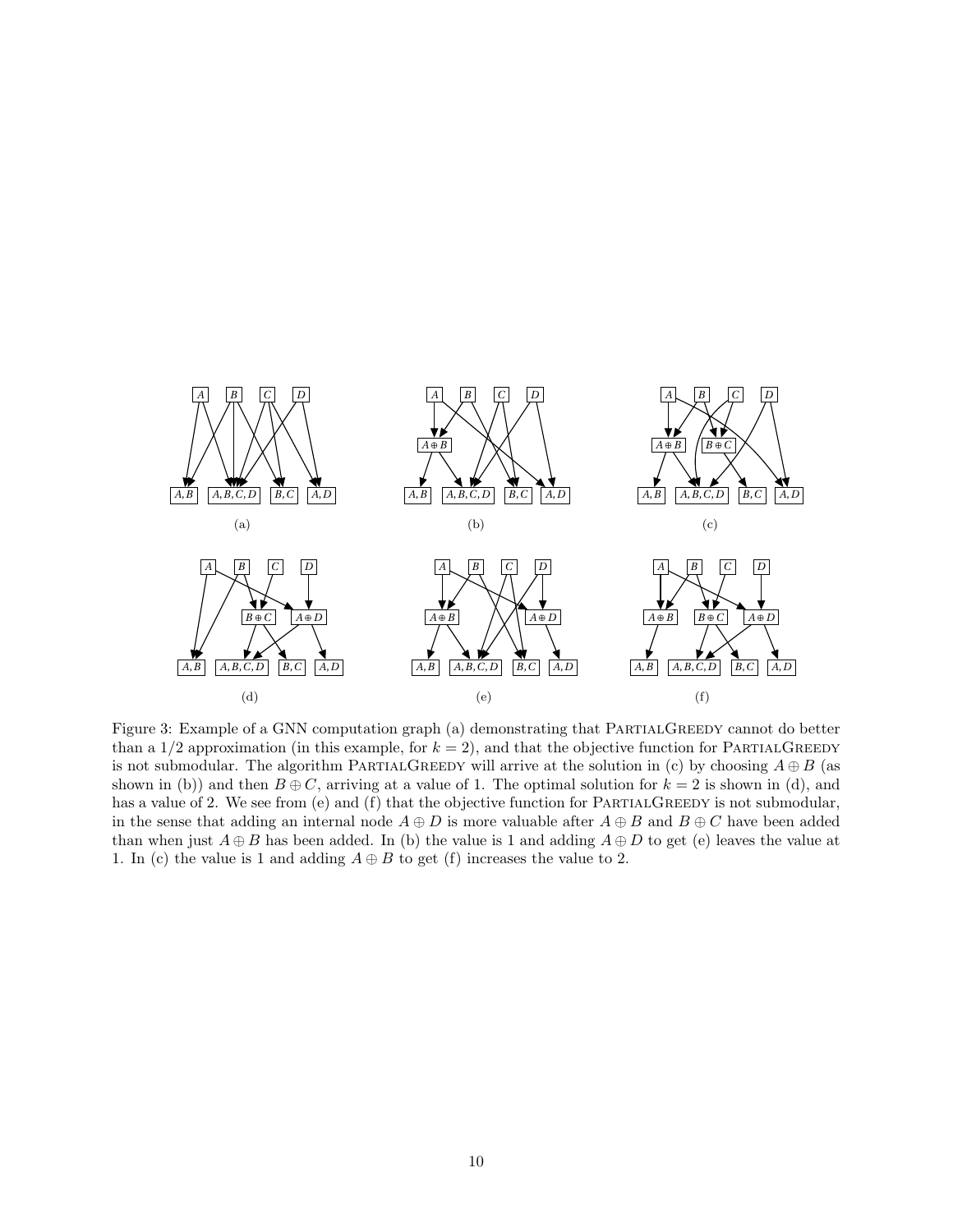### 5.2 PartialGreedy can strictly outperform FullGreedy

We first observe by example that PARTIALGREEDY also cannot achieve an approximation ratio better than 1/2: the example is given in Figure [3.](#page-9-0) Notice that this example also shows that the objective function that PARTIALGREEDY is greedily optimizing is not submodular.

However, we also show by example that there are graphs for which PARTIALGREEDY is strictly better than FULLGREEDY. Indeed, an example is shown in Figure [2.](#page-8-2)

Thus, the algorithm that runs both FULLGREEDY and PARTIALGREEDY and takes the better of the two achieves at least the approximation guarantee of Theorem [13,](#page-8-0) and can sometimes do strictly better than FULLGREEDY.

## <span id="page-10-0"></span>5.3 Proof of Theorem [13](#page-8-0)

In this section we prove Theorem [13.](#page-8-0) Since we are consider single-layer graphs, we can simplify the notation somewhat. Let

$$
\mathcal{A}_d = \{ s \subset L : |s| = d \}
$$

be the set of subsets of size d; we will associate each such subset with a possible intermediate node  $m \in M$ , so that  $\hat{\Gamma}_{in}(m) = s$ . Let

$$
\mathcal{B}_{d,k} = \{\{s_1, s_2, \ldots, s_k\} : s_i \in \mathcal{A}_d \,\,\forall i\}
$$

be the collection of all ways to choose k sets  $s \in A_d$ . Thus, an element  $S = \{s_1, s_2, \ldots, s_k\} \in \mathcal{B}_{d,k}$  represents a set of possible solutions to the single-layer d-HAG problem, where the intermediate nodes are  $m_1, \ldots, m_k$ so that  $\tilde{\Gamma}_{in}(m_i) = s_i$ .

<span id="page-10-1"></span>**Remark 14.** With the above connection in mind, we will abuse notation and say that  $\hat{\mathcal{P}}$  is the partial HAG computation graph induced by  $S = \{s_1, \ldots, s_k\}$  and  $\mathcal{G},$ " when we mean that  $\hat{\mathcal{P}}$  is induced by a HAG computation graph  $\hat{G}$  that is equivalent to  $\hat{G}$  and whose intermediate nodes  $m_1, \ldots, m_k$  have  $\hat{\Gamma}_{in}(m_i) = s_i$ .

We first define the sequence of HAG graphs chosen by this algorithm.

**Definition 15.** Let G be a GNN computation graph. Let  $s_1, s_2, \ldots, s_k \in \mathcal{B}_{d,k}$ . Define the greedy d-HAG sequence of HAG computation graphs  $\hat{\mathcal{G}}_1,\ldots,\hat{\mathcal{G}}_k$  to be the sequence of graphs that arise when we greedily assign edges between M and R while inserting the internal nodes corresponding to  $s_1, \ldots, s_k$  in that order. That is, we define  $\hat{\mathcal{G}}_0 = \mathcal{G}$ , and given  $\hat{\mathcal{G}}_{i-1} = (L \cup M_{i-1} \cup R, \hat{\mathcal{E}}_{i-1})$ , we recursively define  $\hat{\mathcal{G}}_i$  as follows.

Let  $\hat{\mathcal{G}}'_i = (L \cup M_i \cup R, \hat{\mathcal{E}}'_i)$ , where  $M_i = M_{i-1} \cup \{v_i\}$ , and  $\hat{\mathcal{G}}'_i = \hat{\mathcal{E}}_{i-1} \cup \{(u, v_i) \mid u \in s_i\}$ . Now let  $\hat{\mathcal{P}}_i$  denote the partial HAG computation graph induced by  $\hat{G}'_i$  and  $\hat{G}$  (as per Definition [9\)](#page-6-3), and define

$$
\hat{\mathcal{G}}_i = \operatorname*{arg\,max}_{\substack{\hat{\mathcal{G}} \in \mathcal{S}(\hat{\mathcal{P}}, \mathcal{G}) \\ T_{\hat{\mathcal{G}}_{i-1}}(M_{i-1}, R) \subseteq T_{\hat{\mathcal{G}}}(M_i, R)}} \text{value}(\hat{\mathcal{G}}).
$$

<span id="page-10-2"></span>**Remark 16.** Let  $\hat{G}_i = (L \cup M_i \cup R, \hat{\mathcal{E}}_i)$  be the i<sup>th</sup> graph in the greedy d-HAG sequence. Then we obtain  $\hat{\mathcal{G}}_i$ from  $\hat{\mathcal{G}}_{i-1}$  by (a) adding an internal vertex  $v_i$  with  $\hat{\Gamma}_{in}(v_i) = s_i$ , and (b) for each  $r \in R$ , greedily adding the edge  $(v_i, r)$  if we can; that is, if  $cover(v_i) \subseteq (\hat{\Gamma}_{in}(r) \cap L)$ . (And if we do that, we remove any edges between  $cover(v_i)$  and r).

Before we proceed, we set some notation that will be helpful for the rest of the proof.

<span id="page-10-3"></span>**Definition 17.** We will denote a length-i ordered sequence  $(s_1, \ldots, s_i) \in \mathcal{A}_d^i$  by  $\vec{s}_i$ . Throughout,  $S^* \in \mathcal{B}_{d,k}$ will denote an element corresponding to an optimal solution  $\hat{\mathcal{G}}^*$  to the single-layer d-HAG problem; that is, the intermediate nodes M of an optimal solution  $\hat{\mathcal{G}}^*$  define  $S^*$  by  $S^* = \{\hat{\Gamma}_{in}(m) : m \in M\}$ . We will order the elements of  $S^*$  arbitrarily as  $(s_1^*,\ldots,s_k^*)$ , and denote a prefix  $(s_1^*,\ldots,s_i^*)$  by  $\bar{s}^*$ . We will use  $(\bar{s},\bar{s'})$  to denote concatenation e.g.  $(\vec{s}_i, \vec{s}_i) = (s_1, ..., s_i, s_1^*, ..., s_i^*)$ .

With this notation, we have the following definition.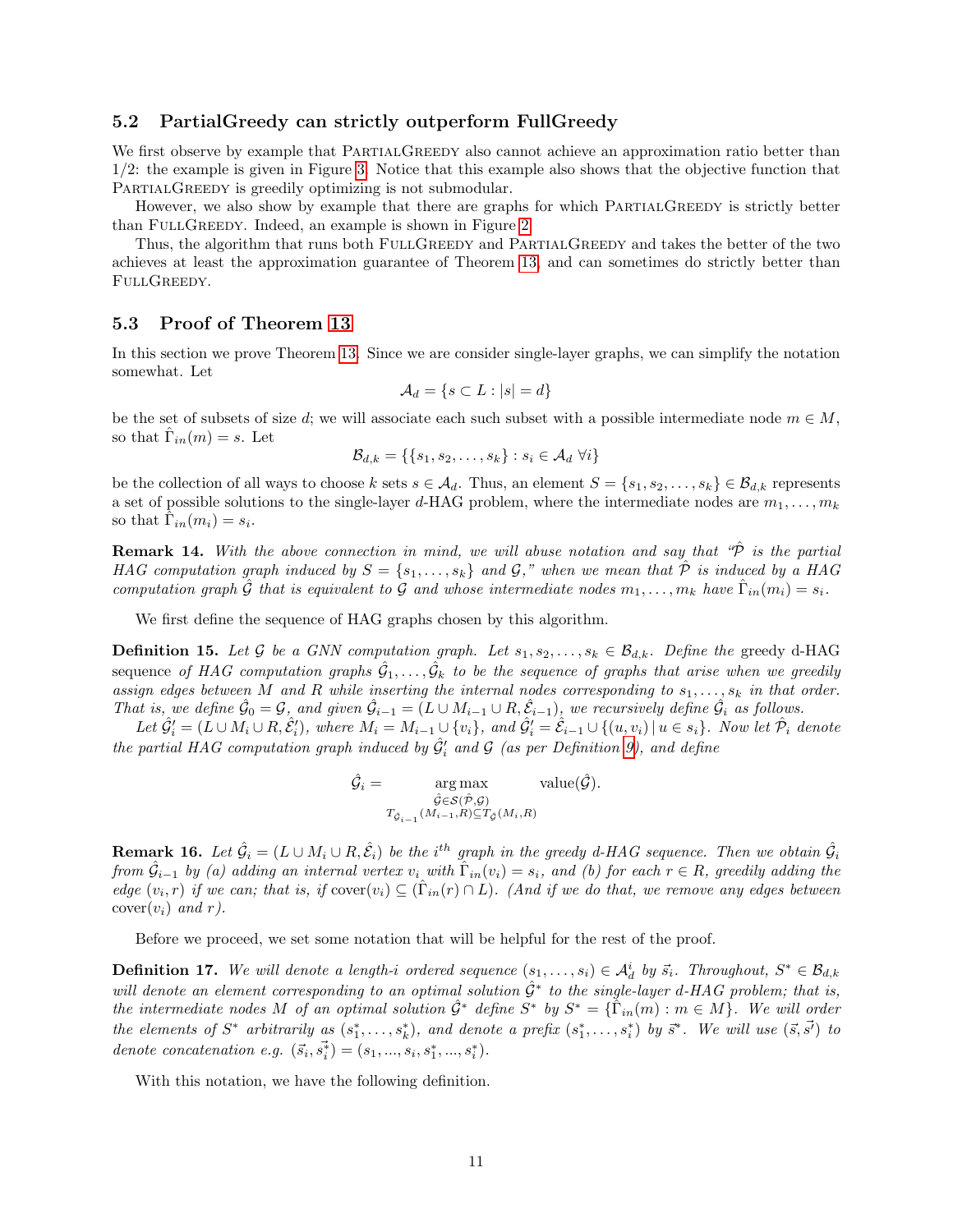**Definition 18.** For some GNN computation graph  $G = (V, E)$ , we define the functions  $h : \mathcal{A}_d^k \to \mathbb{Z}^+$  and  $f: \mathcal{B}_{k,d} \to \mathbb{Z}^+$  as follows. The ordered matching value function h is defined as

$$
h({s_i}_{i=1}^j) = (d-1) \sum_{i=1}^j |\hat{\Gamma}_{out}^{(j)}(m_i)|,
$$

where  $\hat{\cal G}_1,...,\hat{\cal G}_k$  is the additive greedy d-HAG sequence,  $\hat{\Gamma}_{out}^{(j)}(m_i)$  is the out-neighborhood of  $m_i$  in  $\hat{\cal G}_j$ , and  $m_i$ is the vertex in M in  $\hat{\mathcal{G}}_j$  with  $\Gamma_{in}(m_i) = s_i$ . Now let  $\hat{\Gamma}_{out}^{(j)}$  be defined with respect to the graph  $\hat{\mathcal{G}} = (L, M, R, \hat{\mathcal{E}})$ that is the maximum value HAG computation graph in  $\mathcal{S}(\hat{\mathcal{P}}, \mathcal{G})$ , so that  $\hat{\mathcal{P}}$  is the partial HAG computation graph induced by  $S_j$  and  $\hat{\mathcal{G}}$  (c.f. Remark [14\)](#page-10-1), and let  $M = \{m_1, \ldots, m_j\}$ . Then the maximum matching value function f is defined as

$$
f(S_j) = (d-1) \sum_{i=1}^{j} |\hat{\Gamma}_{out}^{(j)}(m_i)|.
$$

The functions h and f are related by an additive term of  $(d-1)k$  to the values of various graphs, as shown below in Lemma [19.](#page-11-0) We use them instead of these values, because as per Lemma [11,](#page-6-2) we will see that they correspond directly to the size of the matchings in a hypergraph.

<span id="page-11-0"></span>**Lemma 19.** Let G be a GNN computation graph. For any  $\vec{s}_j \in A_d^j$ , let  $\hat{\mathcal{G}}_j$  be the j<sup>th</sup> graph in the greedy d-HAG sequence defined by  $\vec{s}_j$  and  $\mathcal{G}$ . Let  $\hat{\mathcal{G}}^*$  be the maximum-value element of  $\mathcal{S}(\hat{\mathcal{P}},\mathcal{G})$ , where  $\hat{\mathcal{P}}$  is the partial d-HAG graph induced by  $S_j = \{s_1, \ldots, s_j\} \in \mathcal{B}_{d,j}$  (c.f. Remark [14\)](#page-10-1). Then

value
$$
(\hat{G}_j)
$$
 =  $h(\vec{s}_j)$  –  $(d-1)j$ 

and

value(
$$
\hat{G}^*
$$
) =  $f(S_j) - (d-1)j$ .

In particular,  $h(\vec{s}_j) = \widetilde{\text{value}}(\hat{\mathcal{G}}_j)$  and  $f(S_j) = \widetilde{\text{value}}(\hat{\mathcal{G}}^*)$ .

*Proof.* For the first expression, let  $\hat{\Gamma}_{out}(m_i)$  denote the out-neighborhood of  $m_i$  in  $\hat{\mathcal{G}}_j$ , where  $m_i$  is the vertex in M in  $\hat{\mathcal{G}}_j$  with  $\Gamma_{in}(m_i) = s_i$ . Then using the fact that  $|\hat{\Gamma}_{in}(m_i)| = d$  and  $cover(m_i) = \hat{\Gamma}_{in}(m_i)$  for all i, (recall that we are working in a single-layer  $d$ -HAG) we have

value
$$
(\hat{G}_j)
$$
 =  $\sum_{i=1}^{j} (|\hat{\Gamma}_{in}(m_j)| - 1)(|\hat{\Gamma}_{out}(m_j)| - 1)$   
\n=  $\sum_{i=1}^{j} [|\hat{\Gamma}_{out}(m_i)| \cdot d - (|\hat{\Gamma}_{out}(m_i)| + d - 1)]$   
\n=  $\sum_{i=1}^{j} [|\hat{\Gamma}_{out}(m_i)| \cdot (d - 1) - (d - 1)]$   
\n=  $(d - 1) \sum_{i=1}^{j} [|\hat{\Gamma}_{out}(m_i)| - 1] = (d - 1) \sum_{i=1}^{j} [|\hat{\Gamma}_{out}(m_i)|] - (d - 1)j$   
\n=  $h(\vec{s}_j) - (d - 1)j$ .

Similarly, let  $\hat{\Gamma}_{out}^*$  be with respect to the graph  $\hat{\mathcal{G}}^*$ . Then again using that  $|\hat{\Gamma}_{in}^*(m_i)| = d$  for all i, we have

value(
$$
\hat{G}
$$
) =  $\sum_{i=1}^{j} \left[ |\hat{\Gamma}_{out}^{*}(m_i)| \cdot d - (|\hat{\Gamma}_{out}^{*}(m_i)| + d - 1) \right]$   
 =  $(d - 1) \sum_{i=1}^{j} \left[ |\hat{\Gamma}_{out}^{*}(m_i)| \right] - (d - 1)j$   
 =  $f(\{s_1, ..., s_j\}) - (d - 1)j$ .

 $\Box$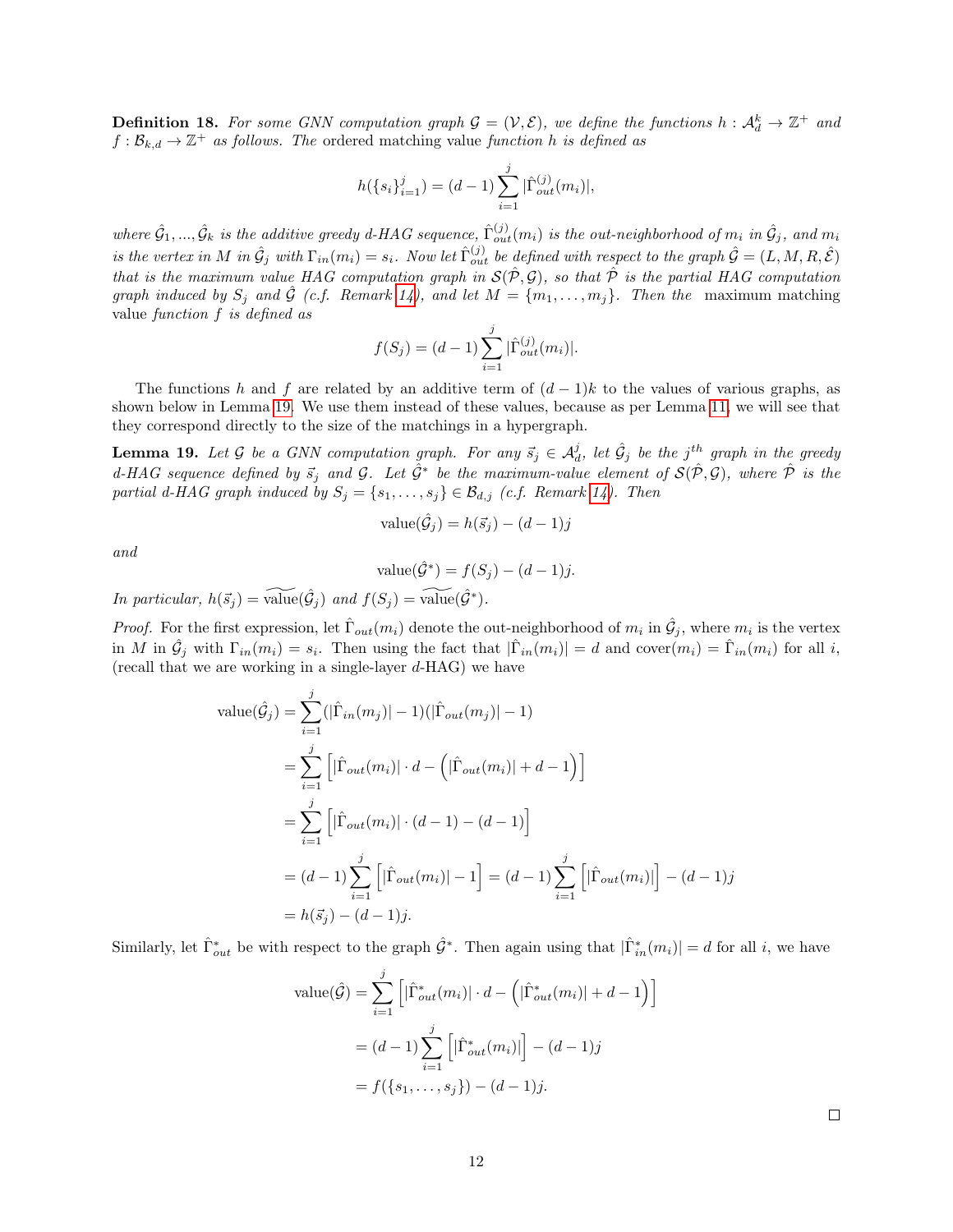<span id="page-12-3"></span>Observation 20. The function f is monotone.

Proof. By Lemma [19](#page-11-0) it suffices to show that

$$
\max_{\hat{\mathcal{G}} \in \mathcal{S}(\hat{\mathcal{P}}, \mathcal{G})} \text{value}(\hat{\mathcal{G}})
$$

does not decrease when  $\hat{\mathcal{P}}$  goes from being the partial d-HAG graph induced by  $\{s_1, \ldots, s_j\}$  to the partial d-HAG graph induced by  $\{s_1,\ldots,s_j,s_{j+1}\}\$ . This is true because the set  $\mathcal{S}(\hat{\mathcal{P}},\mathcal{G})$  only grows larger with this change, and so the maximum is being taken over a larger set.  $\Box$ 

<span id="page-12-2"></span>**Lemma 21.** Let G be a GNN graph. Let  $S_t \in \mathcal{B}_{d,k}$ . Then for any ordering  $\vec{s}_t = s_1, ..., s_t$  of  $S_t$ :

$$
\frac{1}{d} \cdot f(S_t) \le h(\vec{s_t}) \le f(S_t)
$$

*Proof.* Let  $\hat{\mathcal{P}}$  be the partial d-HAG graph induced by  $S_t$  and  $\mathcal{G}$  (c.f. Remark [14\)](#page-10-1), and let  $\mathcal{S} = \mathcal{S}(\hat{\mathcal{P}}, \mathcal{G})$ . Let  $\hat{G}_1,\ldots,\hat{G}_t$  be the greedy d-HAG sequence defined by  $\vec{s}_t$  and  $\mathcal{G}$ . Let  $H^{(i)}$  be the hypergraph associated with  $\hat{G}_i = (L \cup M_i \cup R, \hat{\mathcal{E}}_i)$  as in Definition [10.](#page-6-0) Consider the bijection  $\varphi$  from (the proof of) Lemma [11,](#page-6-2) and let  $\mathcal{N}^{(i)}$  be a matching in  $H^{(i)}$ , so that  $\varphi(\mathcal{N}^{(i)}) = \hat{\mathcal{G}}_i$ . Recall that the matching  $\mathcal{N}^{(i)}$  can be decomposed into matchings  $\mathcal{N}_r^{(i)}$ , each on the graph  $H_r$  from Definition [10.](#page-6-0) In more detail, the proof of Lemma [11](#page-6-2) shows that the hyperedge  $(s_j \cap \Gamma_{in}(r))$  is in  $\mathcal{N}_r^{(i)}$  if and only if the edge  $(m_j, r)$  is in  $\hat{\mathcal{G}}_i$ .

First, we observe by Lemma [11](#page-6-2) and Lemma [19](#page-11-0) that for any  $i \leq t$  and for any  $\vec{s}_i \in \mathcal{A}_d^i$ ,

<span id="page-12-0"></span>
$$
h(\vec{s}_i) = (d-1) \cdot \sum_r |\mathcal{N}_r^{(i)}| = \text{value}(\mathcal{N}^{(i)}),\tag{2}
$$

where the value on the right hand side represents the (weighted) value of the matching. (Notice that since we are looking at the single-layer d-HAG problem, all weights are equal to  $d-1$ ).

Similarly, let  $\mathcal{N}^*$  be such that  $\varphi(\mathcal{N}^*) = \hat{\mathcal{G}}^*$ , where  $\hat{\mathcal{G}}^*$  is the maximum-value element of  $\mathcal{S}(\hat{\mathcal{P}}, \mathcal{G})$  where  $\hat{\mathcal{P}}$ is induced by  $S_t$ . Lemma [11](#page-6-2) implies that  $\mathcal{N}^*$  is a maximum hypergraph matching for  $H^{(t)}$ . As above, by the definition of H,  $\mathcal{N}^*$  decomposes into matchings  $\mathcal{N}^*_r$  of  $H_r^{(t)}$  for each  $r \in R$ . Then for  $S_t \in \mathcal{B}_{d,t}$ , Lemma [11](#page-6-2) and Lemma [19](#page-11-0) imply that

<span id="page-12-1"></span>
$$
f(S_t) = (d-1) \cdot \sum_r |\mathcal{N}_r^*| = \text{value}(\mathcal{N}^*).
$$
\n(3)

Now consider the change from  $\mathcal{N}_r^{(i)}$  to  $\mathcal{N}_r^{(i+1)}$ . When we pass from  $H^{(i)}$  to  $H^{(i+1)}$ , we add a hyperedge  $e_r := s_i \cap \Gamma_{in}(r)$  to each graph  $H_r^{(i)}$ . The hyperedge  $e_r$  is added to the matching  $\mathcal{N}_r^{(i+1)}$  if and only if it can be: that is, if and only if it does not intersect  $s_j \cap \Gamma_{in}(r)$  for some  $j < i$ . This is because of the definition of the correspondence  $\varphi$ , and also the observation in Remark [16](#page-10-2) about how  $\hat{\mathcal{G}}_{i+1}$  is created from  $\hat{\mathcal{G}}_i$ .

Therefore, for any  $r \in R$ , the matching  $\mathcal{N}_r^{(t)}$  can be found by the following algorithm:

- Let  $H_r^{(t)}$  be as above.
- $\bullet\;\mathcal{N}_r^{(0)}=\emptyset$
- For  $i = 1, \ldots, t$ :
	- − If the hyperedge  $s_i \cap \Gamma_{in}(r)$  can be added to  $\mathcal{N}_r^{(0)}$  and still form a hypergraph matching of  $H_r^{(t)}$ , then let  $\mathcal{N}_r^{(i)} = \mathcal{N}_r^{(i)} \cup \{s_i \cap \Gamma_{in}(r)\}.$

We observe that this is the classical greedy algorithm for maximum hypergraph matching. This algorithm is well-known to achieve an approximation ratio of  $1/d$  [\[2\]](#page-17-7). That is,

$$
\frac{1}{d}\text{value}(\mathcal{N}^*) \leq \text{value}(\mathcal{N}^{(t)}) \leq \text{value}(\mathcal{N}^*).
$$

By  $(2)$  and  $(3)$ , this implies that

$$
\frac{1}{d}f(S_t) \le h(\vec{s_t}) \le f(S_t),
$$

as desired.

 $\Box$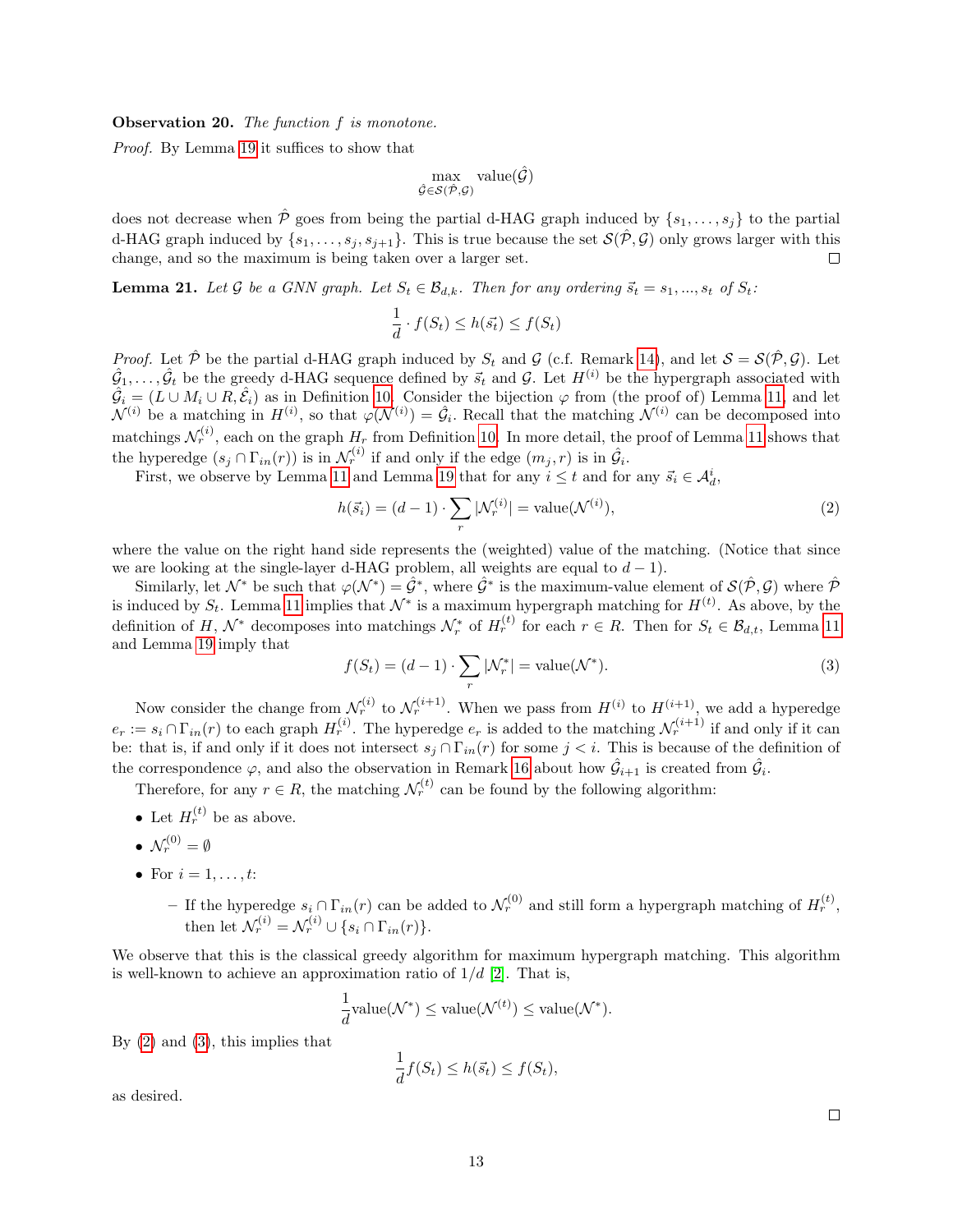<span id="page-13-3"></span>**Lemma 22.** Let  $S^*$  be as in Definition [17.](#page-10-3) Let  $\bar{s}_k^* = (s_1^*,...,s_k^*)$  be any order of elements of  $S^*$ . Let  $\vec{s}_i = (s_1, \ldots, s_i)$  be the nodes added after i steps of FULLGREEDY. Then

$$
h((\vec{s}_i, \vec{s}_k^*)) - h(\vec{s}_k^*) \ge -\frac{d-1}{d}h(\vec{s}_k^*).
$$

*Proof.* Letting  $S_i$  denote the set of elements of  $\vec{s}_i$ , we have

$$
h((\vec{s}_i, \vec{s}_k^*)) - h(\vec{s}_k^*) \ge \frac{1}{d}f(S_i \cup S^*) - h(\vec{s}_k^*) \ge \frac{1}{d}f(S^*) - h(\vec{s}_k^*) \ge \frac{1}{d}h(\vec{s}_k^*) - h(\vec{s}_k^*) = -\frac{d-1}{d}h(\vec{s}_k^*)
$$

The first inequality is an application of Lemma [21.](#page-12-2) The second inequality follows from  $f$  being monotone (Observation [20\)](#page-12-3). The third inequality is because  $f(S^*)$  gives the optimal graph choice given  $S^*$ , while  $h(\bar{s}_k^*)$ gives one option of graph choice given  $S^*$ . П

<span id="page-13-2"></span>**Lemma 23.** Let  $S^*$  be as in Definition [17.](#page-10-3) Let  $\bar{s}_k^* = (s_1^*,...,s_k^*)$  be any order of elements of  $S^*$ . Let  $\vec{s}_i = (s_1, \ldots, s_i)$  be the nodes added after i steps of FULLGREEDY. Then, we have

$$
h((\vec{s}_i, \vec{s}_k^*)) - h(\vec{s}_i) \le \left(1 - \frac{1}{k+1}\right) \left(h((\vec{s}_i, \vec{s}_k^*)) - h(\vec{s}_{i-1})\right).
$$

*Proof.* For any  $\vec{s}$  and  $s'_{\ell}$ , let  $\Delta(\vec{s}, s'_{\ell}) = h((\vec{s}, s'_{\ell})) - h(\vec{s})$ . That is,  $\Delta$  is the marginal benefit of adding the intermediate node  $s'_\ell$  on top of the nodes  $\vec{s}$ , assuming that we are greedily attaching all of the edges that we can.

For  $i \leq k$ , we have

$$
h((\vec{s}_i, \vec{s}_k^*)) - h(\vec{s}_i) = \sum_{j=1}^k \left[ h((\vec{s}_i, \vec{s}_j^*)) - h((\vec{s}_i, \vec{s}_{j-1}^*)) \right]
$$
  

$$
= \sum_{j=1}^k \Delta((\vec{s}_i, \vec{s}_{j-1}^*), s_j^*)
$$
  

$$
\leq \sum_{j=1}^k \Delta(\vec{s}_i, s_j^*),
$$

where in the last line we have used the fact that the marginal benefit of adding  $s_j^*$  later is less than adding it earlier. (In this sense, h behaves like a submodular function, except that the order of the inputs to  $h$ matters; crucially, the function  $f$ , which is defined on sets rather than sequences, is not submodular.) By the definition of FULLGREEDY, we have  $\Delta(\vec{s}_i, s^*_j) \leq \Delta(\vec{s}_i, s_{i+1})$  for all j, and with the above this implies that

$$
h((\vec{s}_i, \vec{s}_k^*)) - h(\vec{s}_i) \le \sum_{j=1}^k \Delta(\vec{s}_i, s_{i+1}) = k \cdot \Delta(\vec{s}_i, s_{i+1}).
$$

Rearranging this, we have

<span id="page-13-1"></span><span id="page-13-0"></span>
$$
\Delta(\vec{s}_i, s_{i+1}) \ge \frac{1}{k} \left( h((\vec{s}_i, \vec{s}_k^*)) - h(\vec{s}_i) \right) \tag{4}
$$

for any  $i \leq k$ .

Furthermore,

$$
h((\vec{s}_i, \vec{s}_k^*)) = h(\vec{s}_{i-1}) + \Delta(\vec{s}_{i-1}, s_i) + \sum_{j=1}^k \Delta((\vec{s}_i, \vec{s}_{j-1}^*), s_j^*)
$$
  

$$
\leq h(\vec{s}_{i-1}) + \Delta(\vec{s}_{i-1}, s_i) + \sum_{j=1}^k \Delta((\vec{s}_{i-1}, \vec{s}_{j-1}^*), s_j^*)
$$
(5)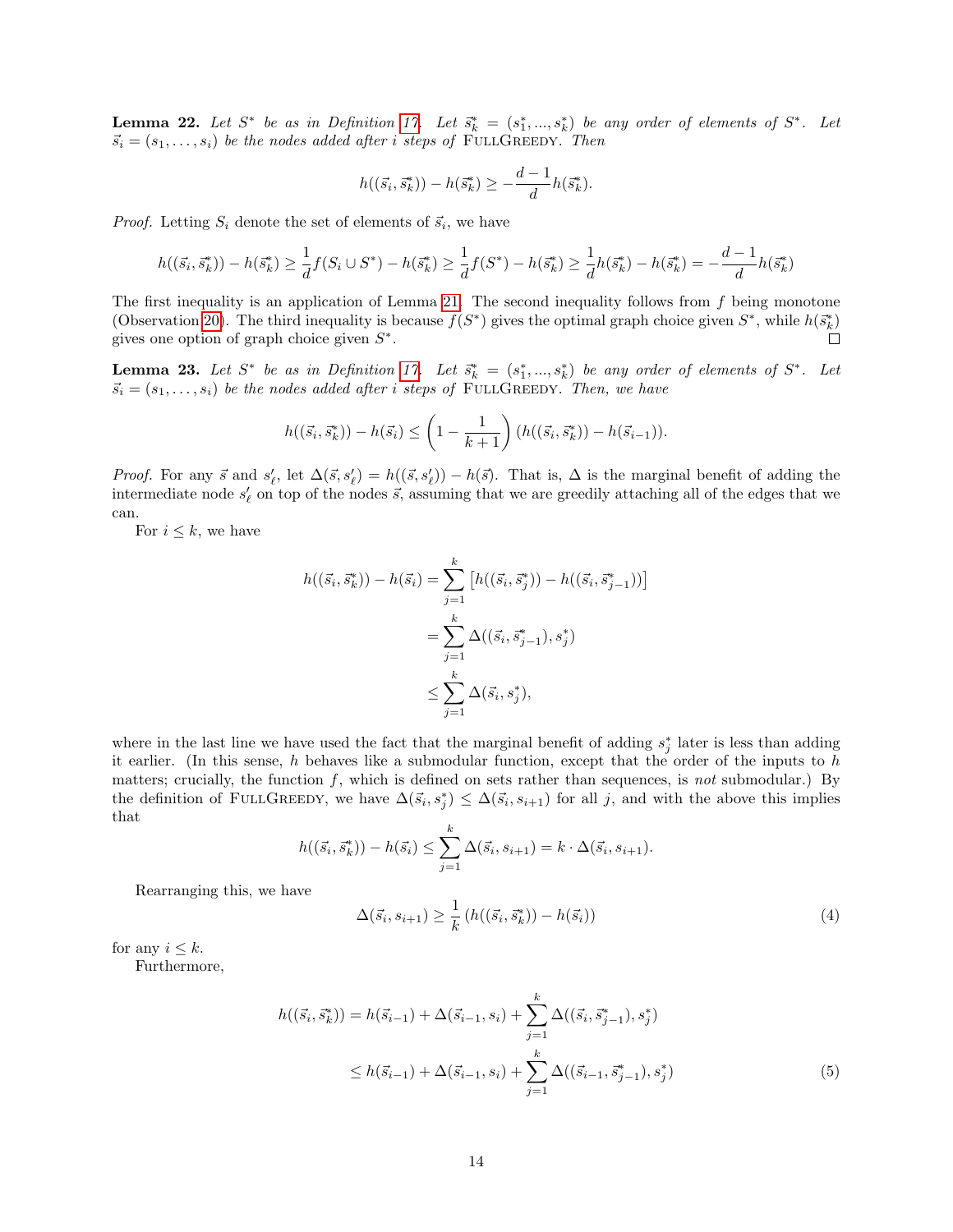where in the second line we have used the fact that

$$
\Delta((\vec{s}_i, \vec{s}_{j-1}^*), s_j^*) \le \Delta((\vec{s}_{i-1}, \vec{s}_{j-1}^*), s_j^*)
$$

for any  $j$ . Thus, we have

$$
h((\vec{s_i},\vec{s_k^*})) \leq h((\vec{s_{i-1}},\vec{s_k^*})) + \Delta(\vec{s_{i-1}},s_i)
$$

using the fact the the right hand side above is equal to the second line of [\(5\)](#page-13-0). Rearranging, this establishes

<span id="page-14-0"></span>
$$
h((\vec{s}_{i-1}, \vec{s}_k^*)) \ge h((\vec{s}_i, \vec{s}_k^*)) - \Delta(\vec{s}_{i-1}, s_i)
$$
\n(6)

Plugging [\(6\)](#page-14-0) into [\(4\)](#page-13-1), we obtain

$$
\Delta(\vec{s}_{i-1}, s_i) \ge \frac{1}{k} (h((\vec{s}_i, \vec{s}_k^*)) - \Delta(\vec{s}_{i-1}, s_i) - h(\vec{s}_{i-1}))
$$

and rearranging this implies that

<span id="page-14-1"></span>
$$
\Delta(\vec{s}_{i-1}, s_i) \ge \frac{1}{k+1} (h((\vec{s}_i, \vec{s}_k^*)) - h(\vec{s}_{i-1})).
$$
\n(7)

Now we have

$$
h((\vec{s}_i, \vec{s}_k^*)) - h(\vec{s}_i) = h((\vec{s}_i, \vec{s}_k^*)) - h(\vec{s}_{i-1}) - \Delta(\vec{s}_{i-1}, s_i)
$$
  
\n
$$
\leq h((\vec{s}_i, \vec{s}_k^*)) - h(\vec{s}_{i-1}) - \frac{1}{k+1} (h((\vec{s}_i, \vec{s}_k^*)) - h(\vec{s}_{i-1}))
$$
  
\n
$$
= \left(1 - \frac{1}{k+1}\right) (h((\vec{s}_i, \vec{s}_k^*)) - h(\vec{s}_{i-1}))
$$

 $\Box$ 

where we have used [\(7\)](#page-14-1) in the second line. Finally, we can prove Theorem [13.](#page-8-0)

Proof of Theorem [13.](#page-8-0) From Lemma [23,](#page-13-2) we have

$$
h((\vec{s}_i, \vec{s}_k^*)) - h(\vec{s}_i) \le \left(1 - \frac{1}{k+1}\right) \left(h((\vec{s}_i, \vec{s}_k^*)) - h(\vec{s}_{i-1})\right)
$$

so

$$
[h(\vec{s}_k^*) - h(\vec{s}_i)] + [h((\vec{s}_i, \vec{s}_k^*)) - h(\vec{s}_k)] \le \left(1 - \frac{1}{k+1}\right) \left[h((\vec{s}_i, \vec{s}_k^*)) - h(\vec{s}_{i-1})\right]
$$
  
= 
$$
\left(1 - \frac{1}{k+1}\right) \left[h(\vec{s}_k^*) - h(\vec{s}_{i-1})\right] + \left(1 - \frac{1}{k+1}\right) \left[h((\vec{s}_i, \vec{s}_k^*)) - h(\vec{s}_k)\right].
$$

Rearranging, this implies that

$$
h(\vec{s}_k^*) - h(\vec{s}_i) \le \left(1 - \frac{1}{k+1}\right) \left[h(\vec{s}_k^*) - h(\vec{s}_{i-1})\right] - \frac{h((\vec{s}_i, \vec{s}_k^*)) - h(\vec{s}_k^*)}{k+1}
$$

Using Lemma [22,](#page-13-3) we see that, for all  $i$ ,

<span id="page-14-2"></span>
$$
h(\vec{s}_k^*) - h(\vec{s}_i) \le \left(1 - \frac{1}{k+1}\right) \left[h(\vec{s}_k^*) - h(\vec{s}_{i-1})\right] + \frac{h(\vec{s}_k^*)}{k+1} \cdot \frac{d-1}{d} \tag{8}
$$

Now suppose by induction that

$$
h(\vec{s}_k^*) - h(\vec{s}_{i-1}) \le \left(1 + \frac{1}{d} \left( \left(1 - \frac{1}{k+1}\right)^{i-1} - 1\right) \right) h(\vec{s}_k^*)
$$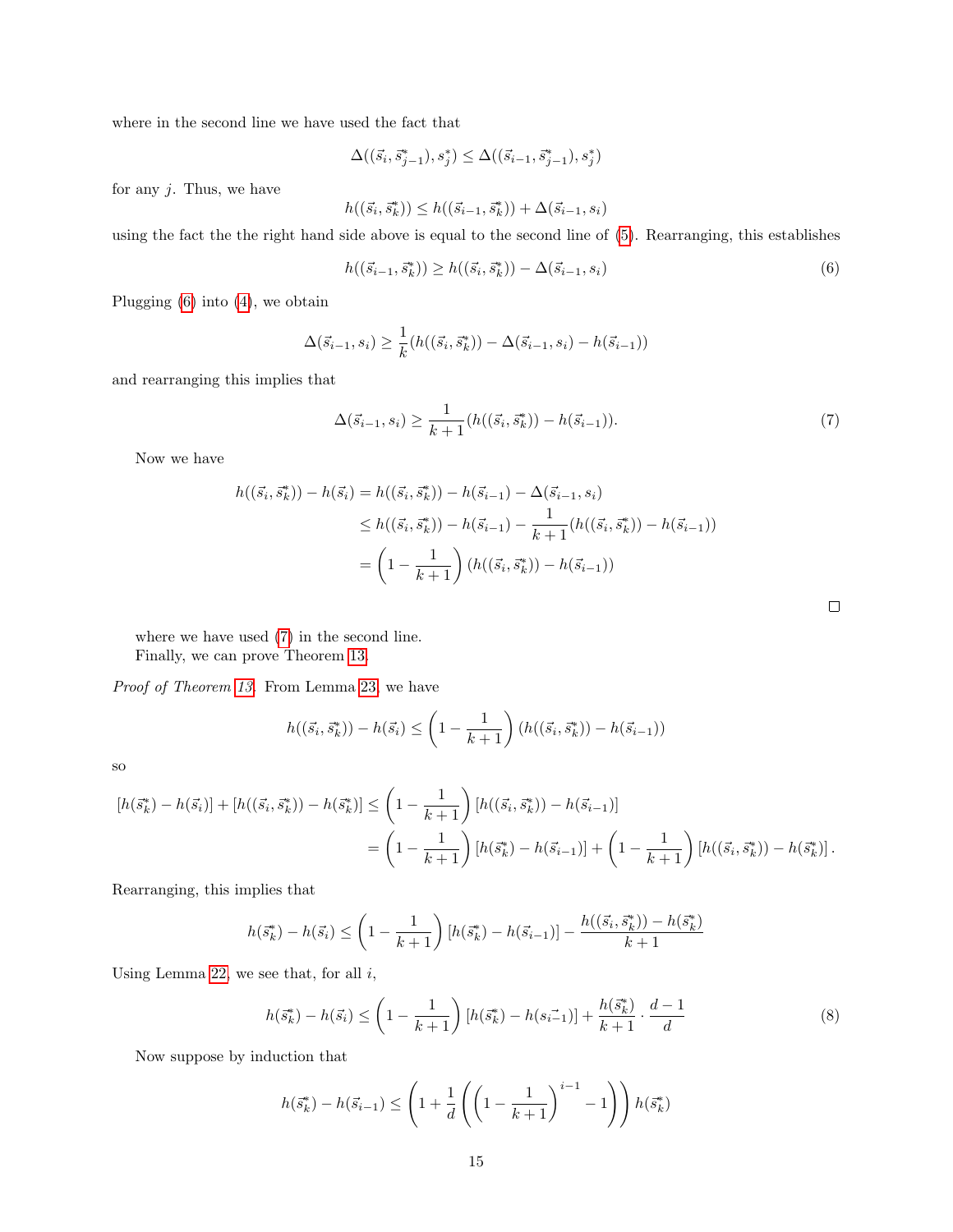<span id="page-15-2"></span>

| Dataset                                           | Facebook | Amazon   | Email-EU |
|---------------------------------------------------|----------|----------|----------|
| Mean value for single-layer HAG                   | 8636.09  | 1800.73  | 3088.73  |
| Mean value for multi-layer HAG                    | 8945.83  | 1806.29  | 3260.11  |
| Mean $\%$ improvement for multi-layer HAG         | $3.2\%$  | $0.22\%$ | $4.9\%$  |
| Std. dev. of $\%$ improvement for multi-layer HAG | 1.02782  | 0.216026 | 1.674153 |

Table 1: The improvement of multi-layer over single-layer for FULLGREEDY on real-world datasets averaged over  $k = 1, ..., 100$ .

The base case for  $i = 1$  clearly holds. Plugging this inductive hypothesis into  $(8)$ ,

$$
h(\vec{s}_{k}^{*}) - h(\vec{s}_{i}) \leq \left(1 - \frac{1}{k+1}\right) \left[h(\vec{s}_{k}^{*}) - h(\vec{s}_{i-1})\right] + \frac{h(\vec{s}_{k}^{*})}{k+1} \cdot \frac{d-1}{d}
$$
  
\n
$$
\leq \left(1 - \frac{1}{k+1}\right) \left(1 + \frac{1}{d} \left(\left(1 - \frac{1}{k+1}\right)^{i-1} - 1\right)\right) h(\vec{s}_{k}^{*}) + \frac{h(\vec{s}_{k}^{*})}{k+1} \cdot \frac{d-1}{d}
$$
  
\n
$$
= \left(1 + \frac{1}{d} \left(\left(1 - \frac{1}{k+1}\right)^{i} - 1\right)\right) h(\vec{s}_{k}^{*}),
$$

which establishes the inductive hypothesis for  $i$ . By induction, we conclude that

$$
h(\vec{s}_k^*) - h(\vec{s}_k) \le \left(1 + \frac{1}{d} \left( \left(1 - \frac{1}{k+1}\right)^k - 1\right) \right) h(\vec{s}_k^*)
$$
  

$$
\le \left(1 + \frac{1}{d} \left(\frac{1}{e} - 1\right)\right) h(\vec{s}_k^*).
$$

Rearranging, we have

$$
h(\vec{s}_k) \ge \frac{1}{d} \left( 1 - \frac{1}{e} \right) h(\vec{s}_k^*),
$$

as desired.

## <span id="page-15-0"></span>6 Experimental Results

We first show that multi-layer HAG graphs do not have a significantly higher value for small  $k$  compared to single-layer HAG graphs; this justifies our focus on single-layer HAG graphs in Theorem [13.](#page-8-0) We compared FULLGREEDY single-layer and multi-layer results for three datasets: a Facebook dataset [\[8\]](#page-17-8), an Amazon co-purchases dataset [\[6\]](#page-17-9) (the subset from March 2nd, 200[3](#page-15-1)), and the Email-EU dataset  $[7]^3$ . On average over  $k = 1, ..., 100$ , the multi-layer results increased the value compared to the single-layer solution by 3.2%, 0.22%, and 4.9%, respectively (see Table [1\)](#page-15-2).

We next show how well single-layer FULLGREEDY and PARTIALGREEDY perform compared to the optimal single-layer solution (computing the optimum is only tractable for limited graph parameters even in the single-layer case, so we did not implement it for multi-layer HAGs). Figure [4](#page-16-0) shows the quantity  $1 - \alpha$ , where  $\alpha$  is the approximation ratio value $(\hat{\mathcal{G}}_{greedy})$ /value $(\hat{\mathcal{G}}_{opt})$ , where  $\hat{\mathcal{G}}_{greedy}$  is the solution returned by for FULLGREEDY and PARTIALGREEDY, and  $\hat{\mathcal{G}}_{opt}$  is the optimal solution, for Erdős-Rényi graphs  $G(n, p)$  with  $n = 15$  and various values of p. Higher values of p result in approximation ratios slightly further from 1 for both  $k = 2$  and  $k = 3$ , although in all experiments the approximation ratios are quite close to 1 for both algorithms.

### 6.1 Faster Heuristics

While FULLGREEDY and PARTIALGREEDY are much faster in practice than computing the optimal solution, they are still computationally intensive for large values of k and large datasets. In this section we describe

 $\Box$ 

<span id="page-15-1"></span> $3$ All three of these datasets can be found at snap.stanford.edu/data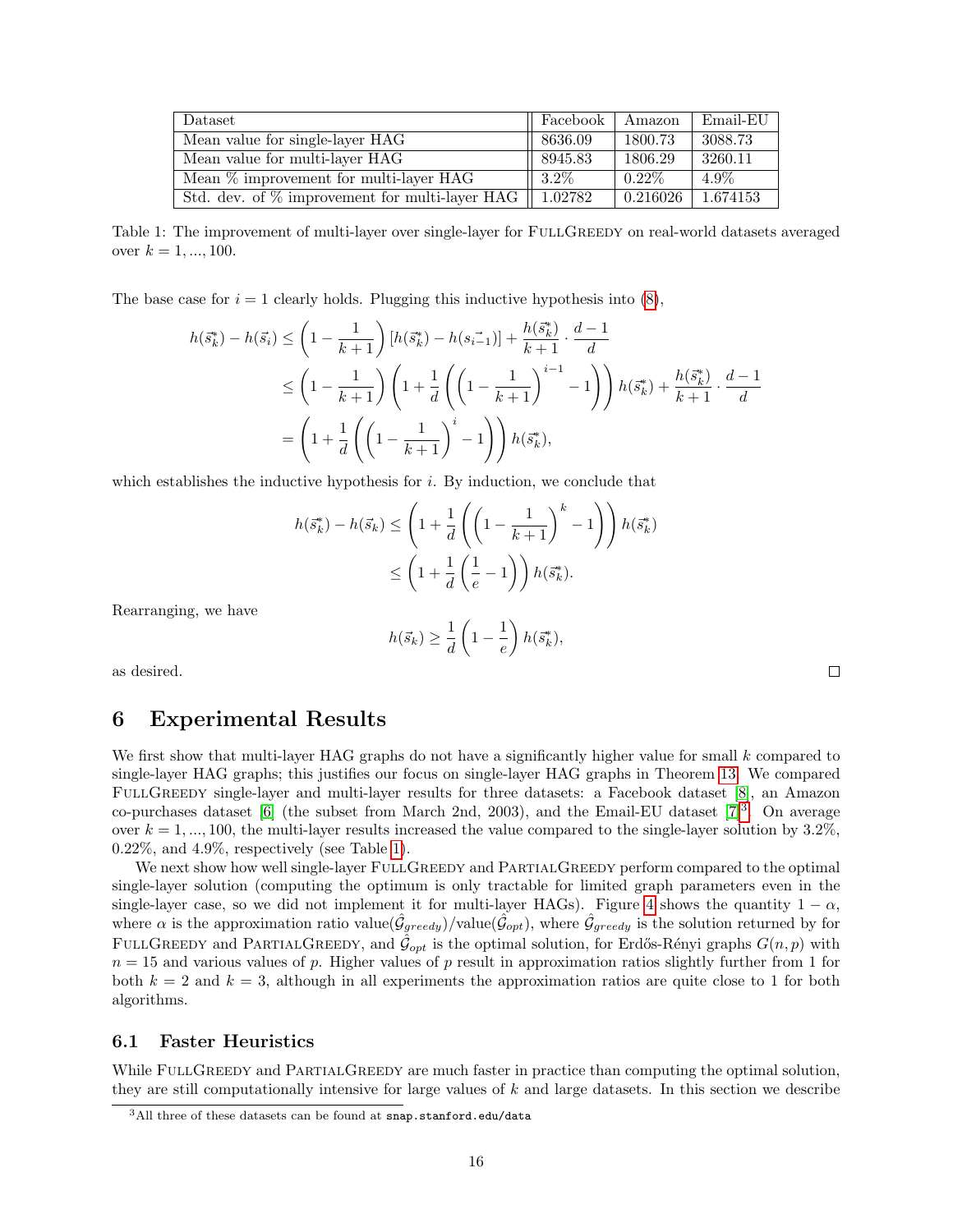<span id="page-16-0"></span>

Figure 4: We compare FULLGREEDY and PARTIALGREEDY to the optimal HAG computation graph on a set of 50 Erdős-Rényi graphs  $G(n, p)$  with  $n = 15$ . The y-axis plots average values of  $1 - \alpha$ , where  $\alpha$  is the approximation ratio. The x-axis plots the parameter p. Shown are (a)  $k = 2$  and (b)  $k = 3$ .

<span id="page-16-1"></span>

|                        | DEGREEHEURISTIC VS. FULLGREEDY   HUBHEURISTIC VS. FULLGREEDY |                           |       |                           |
|------------------------|--------------------------------------------------------------|---------------------------|-------|---------------------------|
| <b>Dataset</b>         |                                                              | Value Ratio Runtime Ratio |       | Value Ratio Runtime Ratio |
| Amazon                 | 0.0699                                                       | 0.123                     | 0.629 | 0.124                     |
| $Email-EU$             | -0.558                                                       | 0.0548                    | 0.410 | 0.107                     |
| Facebook $\vert$ 0.376 |                                                              | 0.0408                    | 0.313 | 0.0894                    |

Table 2: For each dataset, FULLGREEDY, DEGREEHEURISTIC and HUBHEURISTIC were run 10 times with  $k = 100$ . Value Ratio is computed as the value of the DEGREEHEURISTIC result divided by the value of the FullGreedy result for the first column and the value of HubHeuristic result divided by value of FullGreedy for the third column. Runtime Ratio is computed in the same way to compare the two heuristics to FULLGREEDY.

two alternative heuristics, DegreeHeuristic and HubHeuristic, which only achieve a fraction of the value of FULLGREEDY, but compute the HAG computation graph significantly faster.

DEGREEHEURISTIC starts by ranking all of the vertices of the input graph  $G = (V, E)$  by degree:  $\{v_i\}_{i=1}^n$ with  $\Gamma_{out}(v_i) \geq \Gamma_{out}(v_{i+1})$  for  $i = 1, ..., n$ . It then takes the top k adjacent pairs of the sequence (i.e.,  $(v_1, v_2), (v_2, v_3), \ldots, (v_{2k-1}, v_{2k})$  as the covers of the k aggregation nodes and constructs a single-layer 2-HAG computation graph. The out-edges of the aggregation nodes are assigned greedily in the same cover order  $(v_1, v_2), (v_2, v_3), \dots$  based on degree. We compare this heuristic to FULLGREEDY for value and runtime in Table [2.](#page-16-1) This method performs decently on the Facebook and Email-EU datasets, and significantly worse on the Amazon purchasing network. We conjecture that this is because the Amazon network has has a significantly lower average degree (about 2.8) than the other two sets (about 22 for Facebook and 25 for Email-EU).

HubHeuristic is based on searching for "good" intermediate aggregation nodes around high-degree nodes of G. This algorithm is motivated by the frequency with which triangles appear in real-datasets. HUBHEURISTIC also starts by ranking the vertices from highest to lowest degree as  $\{v_i\}_{i=1}^n$ . Then for  $v_1, ..., v_k$  the heuristic does the following: for each  $u \in \Gamma_{in}(v_i)$ , compute the value of adding aggregation node with cover  $\{v_i, u\}$ . Then a new node m is added with cover  $\{v_i, u\}$  using the u that allows for maximal out-edges from m. This process is repeated for  $v_1, \ldots, v_k$  in order, so it is greedy in the sense that out neighbors of previous aggregation nodes remain the same during subsequent iterations. We compare HUBHEURISTIC to FULLGREEDY for value and runtime, shown in Table [2.](#page-16-1)

In this paper we have analyzed the optimization problem that arises from *Hierarchical Aggregation* (HAG). as introduced by [\[4\]](#page-17-0) for speeding up learning on GNNs. We showed that FULLGREEDY, the algorithm proposed by [\[4\]](#page-17-0), cannot do better than a 1/2 approximation. We also described a second greedy algorithm, PARTIALGREEDY, which can actually be implemented efficiently for some parameters, and can obtain results